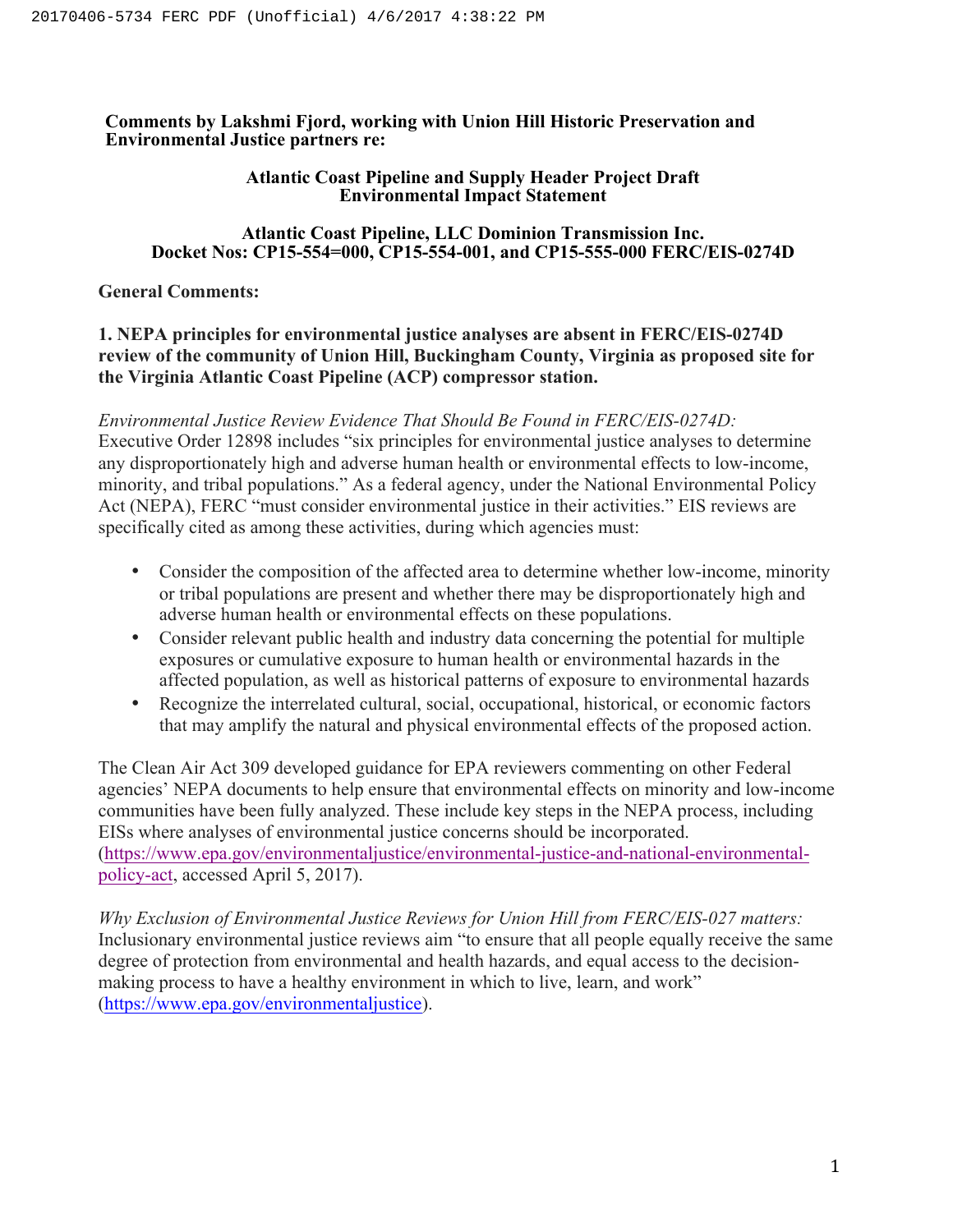*Unhealthy Societies: The Afflictions of Inequality* (Wilkinson 1996)<sup>1</sup> describes a well-documented pattern, in which equal protections for all people within a society (whether at the nation or community level) lead to far better health among all members of that society, rich and poor alike; and, its inverse – the greater the inequalities between rich and poor, the poorer health experienced by all. This public health understanding is why NEPA was instituted for the benefit of all. How does this apply to ACP LLC's decision to locate their large Virginia compressor station in a predominantly African American, low-income, historic Freedmen community, within a county where most jobs are from resource extraction (kyanite mine, slate quarry, clear-cut forestry) and 2 prisons?

 As African Americans living in a county where racial inequality and retaliation have been facts of life for over 300 years, where many of their ancestors were enslaved, the community of Union Hill's lack of access to political decision-making makes them vulnerable to Dominion Power's corporate profit-making plans. Where else along the 400-mile stretch of proposed pipeline that ACP proposes this compressor station would propel fracked gas at high pressure would a Virginia county's elected officials "sacrifice" a quite densely populated rural neighborhood for unsubstantiated promises of large corporate taxes? Promises Dominion made in public relations materials, at public hearings, yet refused to provide evidence for or accounting methods used in calculations? 2

Historic and present day forces far beyond their control create anew Union Hill's vulnerability when Dominion wields its enormous political power to expand into the highly lucrative gas transmission business. This situation is precisely what NEPA means by, "the interrelated cultural, social, occupational, historical, or economic factors that may amplify the natural and physical environmental effects of the proposed action." Translation: Union Hill is being targeted for perhaps the largest per capita health impacts, economic losses of existing property values, of existing land uses, for risks of accidental methane venting, fires, and explosions of any place on the proposed ACP without a NEPA review. This site has 6 pipelines that would intersect underground in this neighborhood where residences surround the site on all sides: where the existing 4-pipeline Transco Corridor would meet the proposed 2-pipeline ACP.

The people of Union Hill immediately came to an understanding of the principles of NEPA without instruction as a matter of common sense. In their public hearing comments during the special use permit process for Dominion's application for exemption for this large, toxic emitting facility in an A1 Agriculture District, they reminded their county elected officials that *all* people who live or work in Buckingham will be unequally protected from toxic emissions related to a huge compressor station, if built. Winds blow, water flows, and plants or cattle raised on nearby soil would convey widely the fruits of Union's Hill's lack of federal, state, and local environmental justice protections. The environment doesn't segregate.

Despite 91 opposing public comments vs. 4 in favor, the Buckingham Board of Supervisors unanimously passed the special use permit requested by Dominion Power, with the abstentions of one who is a Dominion employee for 38 years and one who received a large easement payment. Both did not recuse themselves during the 4.5-month long permit hearing process.

# **2. What do absences of NEPA review analyses in the FERC DEIS pages represent socially and historically for equal protections? And how, through these absences, does FERC allow**

 

<sup>1</sup> Wilkinson, Richard. 1996. *Unhealthy Societies: The Afflictions of Inequality.* London and New York: Routledge.

<sup>2</sup> See Appendix A: ACP Tax Discussion, David Harman (2016).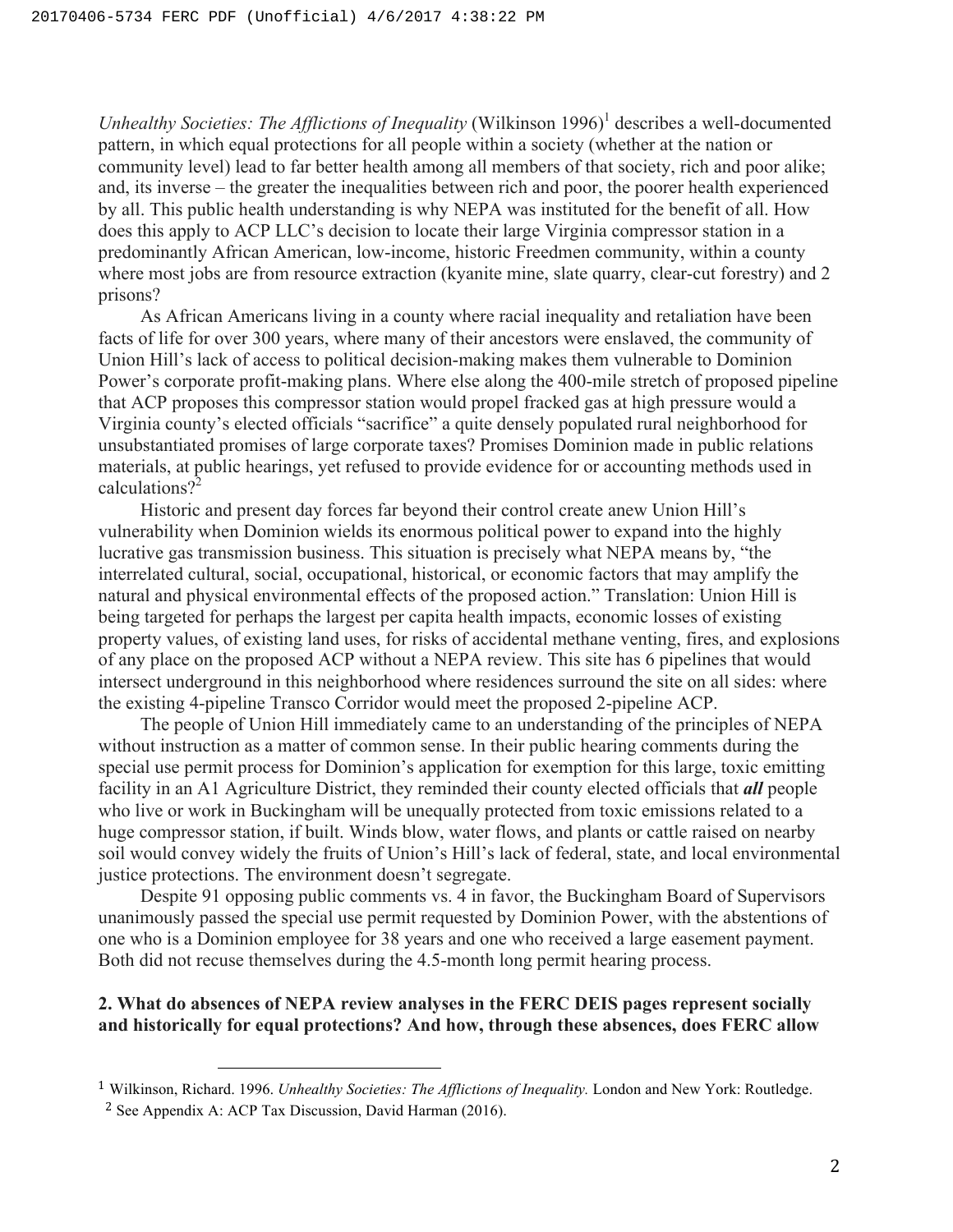# **environmental injustice to receive a mandate by the ACP LLC interstate pipeline and compressor station infrastructure application?**

In what follows my general comments, by page numbers, I will address how each absence of DEIS review that ought to relate to Union Hill's proposed compressor station is another brick in the structure of inequalities that the ACP application builds. And, by these omissions in the ACP DEIS, FERC becomes complicit in their perpetuation. How may absence build a social structure of systematic discrimination? And, how do erasure and deliberate practices of "making invisibility" create false "histories" that hide shameful pasts and present discriminatory practices?

If readers of all ACP application documents and FERC's ACP DIES were to go by their authors, not only does Union Hill *have no history, cultural resources or even existence as a community,* but Buckingham County is a stand-alone, alien place that has none either, as compared with other ACP-impacted Virginia counties. Charles White, African American historian of Buckingham's Black History, explains why he *had* to become a historian. It was 1976, the U.S. Bicentennial. Despite his entreaties, the Buckingham Historical Society refused to include slave and Freedmen history in planned public events or the book commissioned to commemorate Buckingham's history. This follows a past when, on February 26, 1869, the day the  $15<sup>th</sup>$  amendment passed in the U.S. Congress giving former slaves the right to vote, Buckingham's Thomas Jefferson-designed courthouse was burned by arson. This destroyed all records of enslavement, wills, slave purchases of their freedom, etc., that might be used by the 2:1 majority former slaves to sue former masters for restitution. Charles White spent 25 years researching Confederate pension documents for former slaves taken as body servants for officers and as requisitioned "chattel slaves" to build defensive earthworks around Richmond. He found Revolutionary War lists with the names of Buckingham Freedmen. He found family diaries and photos. Based on these and dozens of other sources, he self-published, *The Hidden and Forgotten: Contributions of Buckingham Blacks to American History* (1985). Mr. White was not given family permission to read the Bondurant Family Papers in University of Virginia's Special Collections, Box 28 – owners of Variety Shade, a former slave plantation where Dominion Resources purchased 68 acres at a cost of \$37,765 per acre in secrecy. Where, before ACP's compressor station plan, land was valued at \$3,000 per acre. Now, these lands and residences are already devastatingly devalued.

ACP LLC's application to FERC took advantage of those deliberate erasures of African American slave and Freedmen histories by filing **NOT ONE** required Section 106 Historic Preservation Act cultural resource reports for Union Hill or anywhere in the vicinity of the proposed Virginia compressor station. It is as if it were to be built on the moon, for the absence of all historical or present people and their continuous cultural presence in this place. This site where the existing 4-pipeline Transco Corridor would connect underground to the proposed ACP, with 6 pipelines hoped for to transmit fracked gas at highest allowed pressure in all 4 cardinal directions, has no history, apparently. Nor does almost the entire county, although the proposed ACP route spans it from northwest to southeast.

Why is this erasure so unbelievable? Buckingham was part of the original shire formed in colonial Virginia in the early-mid 1600s. Captain John Smith wrote of a Monacan village, Monahassanough, here. In what later became Buckingham, land grants to and residence by some of Virginia and U.S. histories include some of colonial Virginia's most well-known names: Cabell, Pocahontas, Jefferson, Wayles, and Hemmings. Govs. Thomas Jefferson and James Monroe each signed land grants in what became Buckingham in the late 1700s to French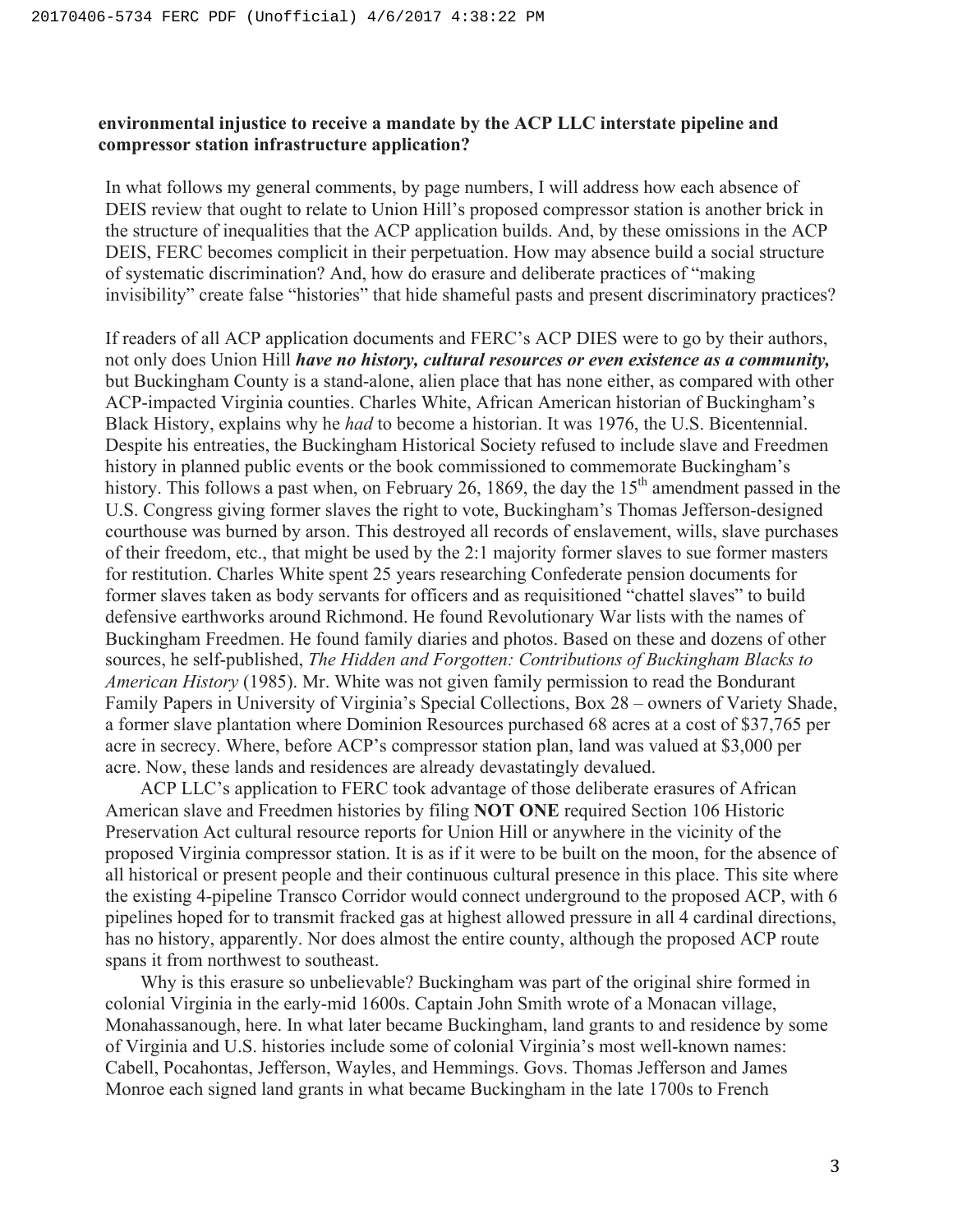Huguenot refugees fleeing persecution in Europe. They founded the historic plantation complex of which the proposed compressor station site is one. The historic register eligible districts of Wingina and Warminster do not include the fact that historically these encompassed both sides of the James River; where families built residences on both sides and daily used their ferries back and forth. One of these plantations, Yellow Gravel, in Warminster, now part of the Buckingham designated Yogaville Village Center, is the place ACP proposes to cross under the James River. This district was also applied for without inclusion in application documents. And, now has zero cultural resource surveys in either ACP application and is ignored also by the FERC DEIS.

Also omitted is The James River and Kanawha Canal built along the entire stretch of the James River where present Nelson County and present Buckingham County lie on either side. This brought great prosperity to these slave plantation owners in Buckingham, where slaves oversaw family barges to carry their tobacco crops to market. Buckingham is also the site of the Virginia Gold Rush that brought a mass of immigration to the state in the 1700s, and Welsh immigrant miners whose standing plantation house is in the impact zone of the proposed compressor station.

Buckingham shares with Nelson a prior Monacan settlement community past history about which several scholarly careers have been made and publications available to ACP and FERC authors, as well, yet ignored. Finally, for Civil War historians, notably, the week before the morning that Confederate General Robert E. Lee marched to Appomattox and surrendered, he encamped his army in Buckingham. In any other place, all of these histories would be acknowledged parts of the Virginia and U.S. historic record.

In Appendix B to this comment, please find the successful application for Union Hill/Woods Corner Rural Historic District for "Most Endangered Historic Place in Virginia listing by Preservation Virginia on May 3, 2016. In Appendix C to this comment, please find the subsequent focus by Preservation Virginia on the Virginia compressor station district *because of these erasures of history* in a co-authored the letter with Lakshmi Fjord to the Advisory Council on Historic Preservation (ACHP). In it, we notate the complete absence of cultural resource surveys in ACP LLC's application documents for the compressor station environs with specific details of erased histories. We also notate erasures from ACP LLC's application of James River cultural resource surveys on the Buckingham side for both Monacan and later colonial habitation and farming uses -- despite extensive analyses and cultural reports for the Nelson side of these communities. The colonists followed Monacan settlement patterns for the James River to be in the center of their communities, not their edges – a pattern erased now by present county lines.

With the ACP route change to within 1000 feet of the historic register eligible Yogaville Historic District, ACP LLC omits other required Section 106 cultural resource surveys, as noted in our ACHP letter. These omissions are for where ACP LLC proposes to cross under the historic James River between present-day Buckingham and Nelson Counties. On the Buckingham side, the ACP route hopes to cross an agriculturally rich floodplain to climb a steep slope to a plateau where once Yellow Gravel Plantation stood, and home-site foundation and family cemetery remain in place. Preservation Virginia and Lakshmi Fjord wrote a PIF (Preliminary Information Form) for the Union Hill/Woods Corner Rural Historic District and submitted to Virginia Department of Historic Preservation in January 2017 for eligibility. We are working closely with with our regional representatives from that department to prepare it for committee review.

FERC DEIS whole-scale erasures are of required cultural historic resources for and environmental impacts on Union Hill and of Yogaville Village Center by building the ACP where it will directly and permanently impact largely forested areas, introduce new highly toxic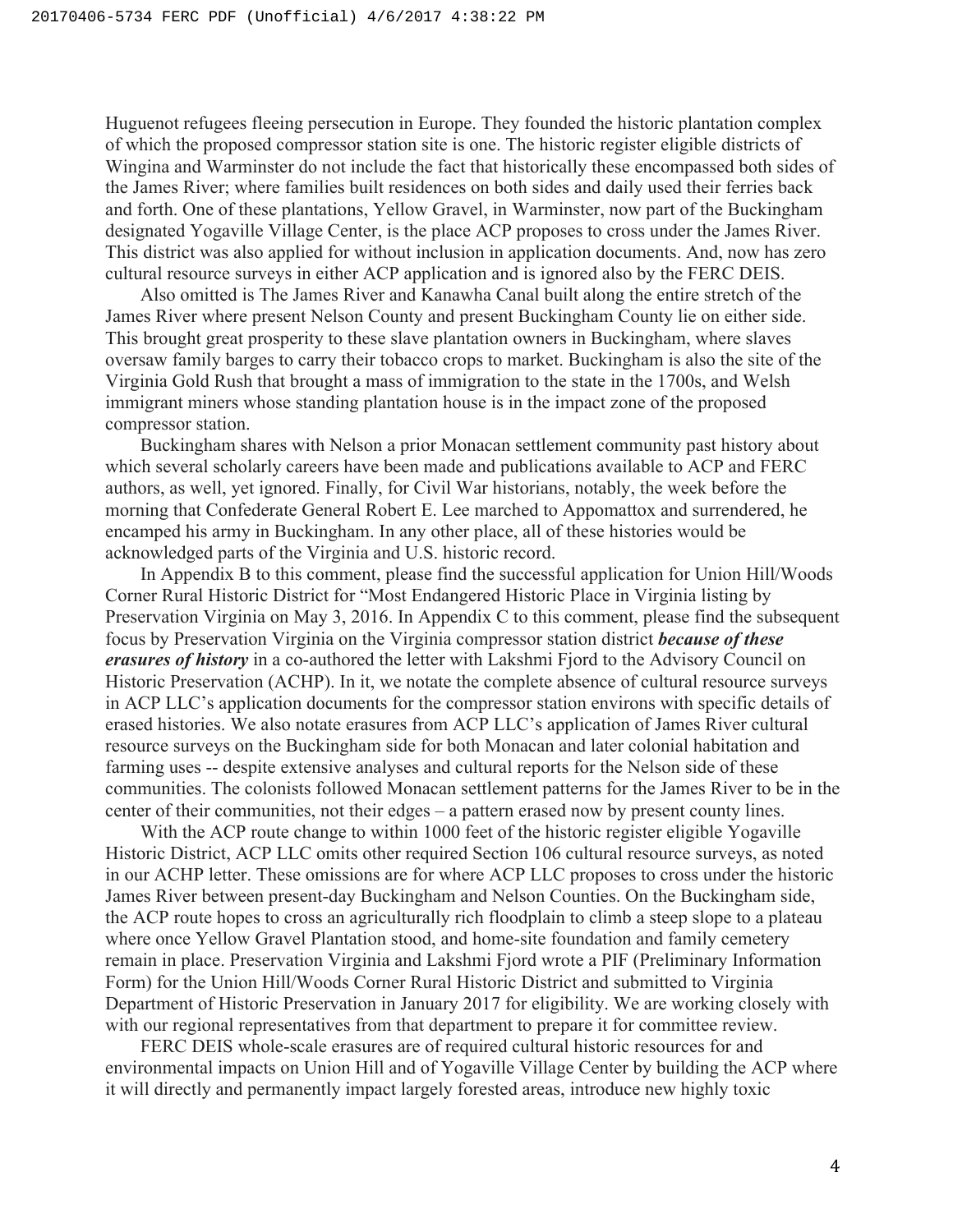emissions in places of current "above normal ambient air quality, in close proximity to wetlands and water crossings. Where, not incidentally, relatively large (by rural standards), densely populated, culturally congruent communities exist in an otherwise largely rural county. Therefore, using broad stroke census data does not capture the actual level per exact site of threat per capita to people living and working in close proximity to a network of pipelines and a compressor station for one, and to the other from an historic river crossing with steep slope rise to within 1000 ft. of historic district buildings. Losses relate to already-vested economic developments and cultural attachments in both communities. No remedies broadly imagined or mentioned in the FERC DEIS -- without any specific details given -- can even minimally protect these people, their lands, and cultural groups if the ACP is built. The ACP offers no benefits to the individuals and communities most impacted by their proposed fracked gas interstate transmission infrastructure plan and future operations as a for private profit only enterprise. US Dept. of Energy and experts in the gas industry who are not employed by fracked gas production and transmission corporations agree that there is no need for the Atlantic Coast Pipeline. These forced sacrifices are not only unfair and unjust, but this rush to build gas and oil transmission lines where enough capacity already exists represents one of the largest land grabs through force and eminent domain by for private profit only enterprise in our nation's history.

Later in this comment, I will catalogue specific points in the FERC DEIS text where omissions of necessary environmental justice review or omissions of protections create the bricks and mortar of environmental injustice related to the ACP. The outright omissions and vague assurances of trust in the ACP's capacity to mitigate what cannot be mitigated by such inherently destructive development reads as if FERC were a business partner of the ACP and not Federal reviewers of the true social and environmental impacts of the ACP.

# **3. FERC's apologia for ACP's permanent impacts on the environment and air pollutants' impacts on people from compressor station operations 24/7/365 is stunningly colonialist in nature.**

In FERC's Conclusion section, P. 5-25, they state without equivocation that "ACP and SHP would temporarily and permanently impact the environment. Long-term impacts were found where the operational easement would be cleared of forest and maintained in a grassy condition, and where compressor stations would emit air pollutants during operation." As with the entire 500+ pages that precede it, in what then follows, FERC entrusts "Atlantic and DTI" with unspecified "mitigation efforts" and without any evidence comes to the conclusion that, "most impacts would not be significant." But never answers the question: Why build the ACP at all when the existing Transco Corridor has all the capacity needed for the entire region until 2040?

As if to reassure the reader, FERC explains, "The region of influence for ACP and SHP has been affected by human activities for over 15,000 years, beginning with the original settlement of North America by Native Americans. The indigenous communities were affected by European settlement beginning in the 17<sup>th</sup> century. Human modifications to the landscape include the imprints of farming and timbering activities."

Never have such varied histories of land use or their environmental impacts, of whole-scale predatory seizures by force by immigrants, and near-extinctions by immigrant-introduced epidemic diseases, been so breezily flattened and treated as if equal "land use" and "human activities." This flattening and erasure is of social, emotional, and physical violence when outsiders armed with the latest technological weapons of the time, once guns now campaign contributions, and an ethic based solely on self interest, irredeemably force present inhabitants to give up their sometimes thousands of years old, sometimes 300 years old, sometimes 30 year,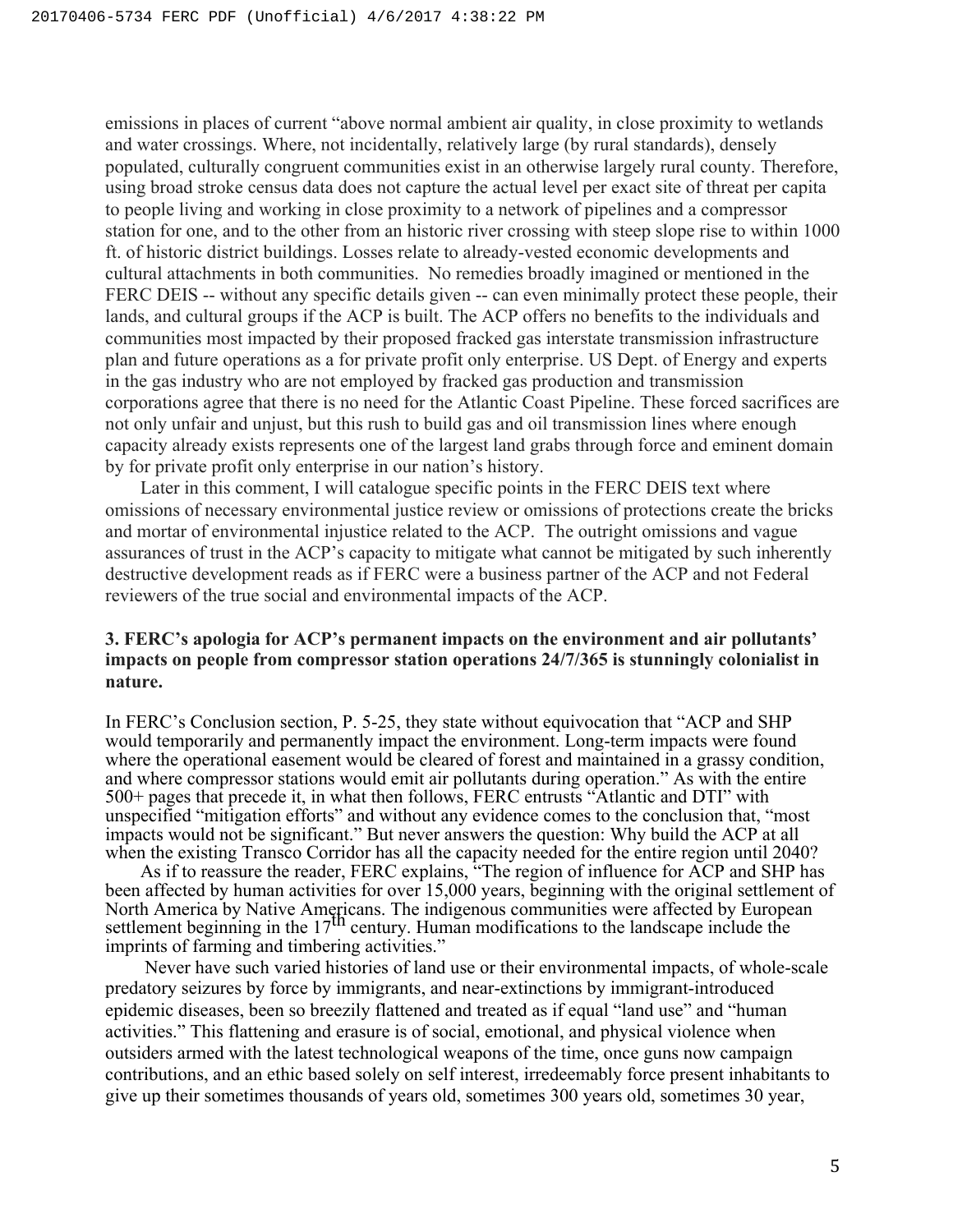vested interests. Thus, rendering their lives and work valueless, unworthy of equal consideration, protection and participatory engagement.

As one elderly Union Hill resident whose land ACP proposes to seize by eminent domain to get to the compressor station on the other side of the road puts it, "It feels very -- that you feel you have lost some power over your own self. Is it really yours? They're bigger and stronger than we are, so they can just take it if they want it. Again, if it's for the good or the safety of the community, that's a different story. But, for economic reasons that you're not going to be actually directly benefiting from, I feel it's wrong. It's wrong."

#### **Specific Comments by Lakshmi Fjord linked with FERC DEIS re:**

- **1. Absences of Environmental Justice Equal Protections for Union Hill and close environs**
- **based on proposed compressor station. 2. Analysis of door-to-door Union Hill household survey to populate this threatened community by demographics, land uses, existing health conditions, and Freedmen family histories.**
- **3. Relation of independent scientific studies of the contents of fracked gas pipelines from fracking production to specific known conditions, many of which are pre-existing conditions among Union Hill's population, primarily elderly and young children**

In its introductory summary of economic impacts related to socioeconomics 4.9, every one described by the FERC DEIS is positive and none are negative – although many public and organizational comments written to FERC in open comment periods give evidence of profound economic losses instead if the ACP is built. These losses include losses of property values, as is already the case in Union Hill. The only house that has sold in close proximity to the proposed compressor station was immediately put on the market after the ACP compressor station (CS) announcement. It was purchased by a Freedmen descended family for 1/3 the first asking price, as this non-native White Buckingham family fled the CS neighborhood. This reaction is in line with what the town of Minisink, NY reported for even highest quality homes after their very small compressor station became operational and caused widespread nosebleeds in children, respiratory distress, and exacerbation of cancer symptoms in Post-911 former fire fighters disabled by exposures to toxic chemicals.

As many of the most impacted properties are owned by descendants of people enslaved here or nearby, these devaluations represent huge losses of inter-generational wealth passing of heritage lands.

Promises of "new jobs" in Buckingham from the CS construction and operations are fictional. Of the 8 jobs listed in ACP LLC's special use permit, 7 are part-time jobs where highly skilled operations specialists or managers split will split their time across 15 Dominion Resources' compressor stations – 18 if the ACP is built. One only is for 1 day-shift, weekdays only. Since this is for an on-site monitoring employee, this brings no new permanent jobs in toto to Buckingham.

In reading ACP LLC's incorrect or missing key data related to persons, environmental health and economic impacts, Lakshmi Fjord, Ph.D. of Friends of Buckingham designed, oversaw, and preliminarily analyzed data from a still-ongoing door-to-door household survey of people living between 500 ft. and 1.2 miles of the proposed CS in its center. This survey locates population data directly related to Union Hill's neighborhood density; [rosy projected] economic statements vs. comments by residents on economic losses, including losses of current land use related to agriculture zoning; existing health conditions reported that would be exacerbated by huge increases from current "above normal ambient air quality" – as cited in ACP's own DEO air permit application; ages, race, and historic slave and Freedmen history of residents of Union Hill.

FERC Table 4.9.2-1, P.4-387 lists Existing Populations for each county based on census data from 2010 and changes from 2014 adjustments. Buckingham's when corrected for 1.4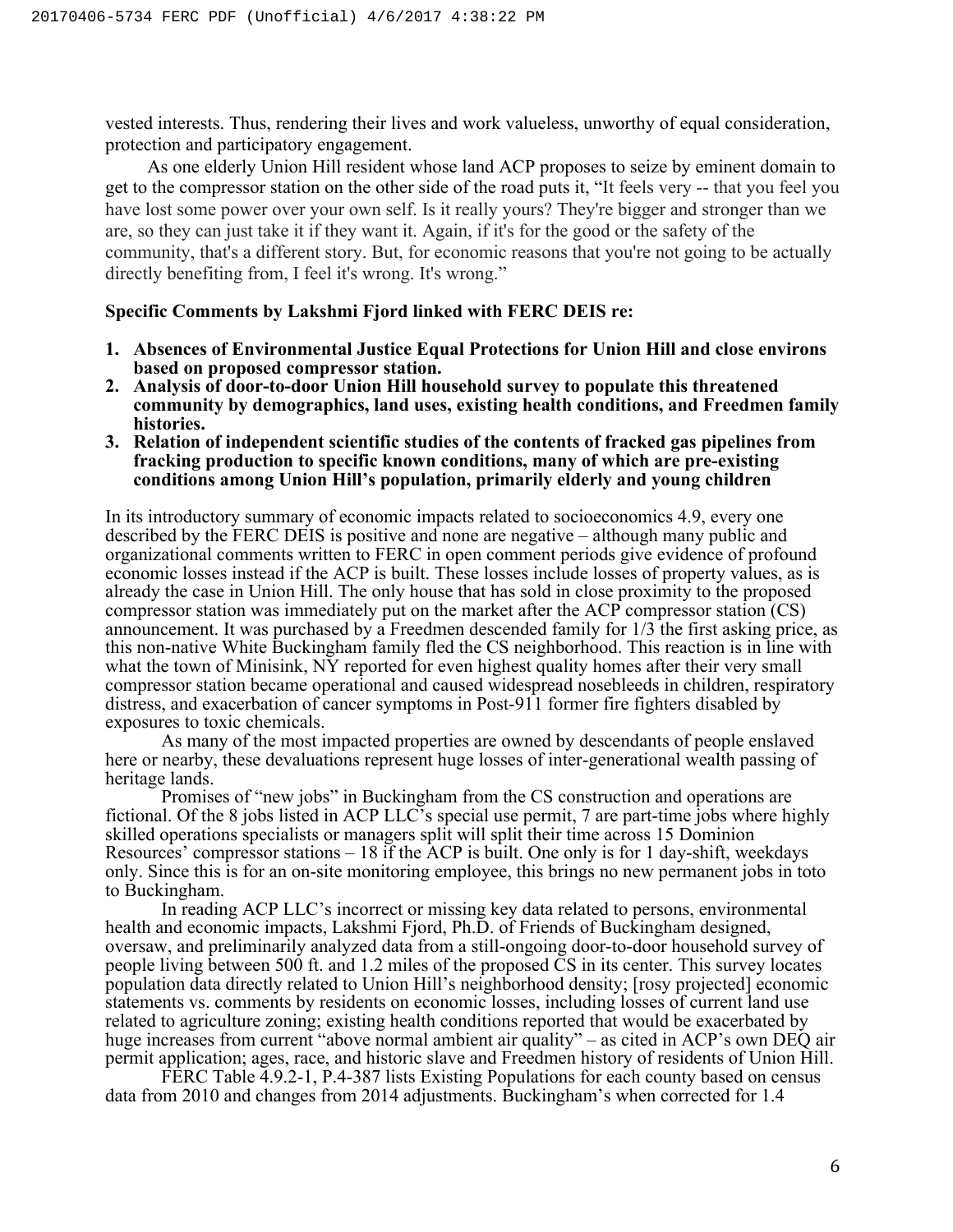projected losses is cited as 28.2 persons per square mile. The door-to-door more closely exact population numbers for this community present a very different picture of the 99 inhabited or recently vacated residences (by mailbox used) on the three "sides" of the proposed compressor station formed by 3 state roads that encircle it  $-$  S. James River Highway (the street address of the proposed CS)/Rt.56; Union Hill Rd/ E. Rt. 663; and, Shelton Store Rd./ Rt. 660. We began the canvassing project in August 2016 to prepare evidence of environmental injustice for the 4-month special use permit process; suspended it from October 2016 – January 2017 after the Board of Supervisors approved this permit; and rebooted it in late January 2017 to provide more data for this FERC DEIS comment period and going forward to document evidence of environmental injustice related to this CS location.

To date we have received completed surveys for 63 of the 99 households. The total residents living in 63 households  $= 158$  (or over  $5X$  the residents per mile than in the FERC **DEIS population data for Buckingham** – even without 36 not-yet-received households' data. Thus, for 66% of the total possible households, Union Hill is over 500% more populated than figures used that flatten that density into a total over a whole county.

For Southern Environmental Law Center's environmental justice comment(s) related to the Union Hill compressor station, these data formed the bases of maps of this densely populated neighborhood. As racial retaliation is ongoing against Buckingham African Americans who speak out against racial injustice, most recently from their public comments at the special use permit hearings, in press releases and interviews by Union Hill residents with reporters on the topic of the ACP's devastating impacts already on Union Hill even before it might be built, race is not attached to particular households. By HIPA (Health Information Protection Act) no individual existing health information is or ever will be attached to specific households. We hope in the near future to bring non-industry contracted archaeologists to specific sites in Union Hill identified during the door-to-door survey on land that is part of residential property. In collaboration with Sonja Ingram of Preservation Virginia, we are documenting the over 200+ slave burials on the Variety Shade Plantation property, near the Bondurant/Moseley/Perkins White family cemetery.

Please find as a separately filed FERC DEIS comment, co-authored by Lakshmi Fjord and Preservation on this absent slave and Freedmen history e-filed by Preservation Virginia.

From just 66% of the households in the neighborhood, we learn that 117 people identify as African American; 29 as White; 8 as Bi-racial; 3 as Native American (Monacan and Cherokee), and 1 as Asian. Combined minorities from just  $2/3^{rd}$  of total households = 129 of 158 total surveyed.

Of the total households, 37 are known Freedmen households. However, these are not then broken down by numbers of individual residents at this time. 3 White households identified the same Confederate veteran cemetery associated with their former plantation home-site in Union Hill. All of the Freedmen identified historic, marked family burials in Union Hill Baptist, Union Grove Missionary Baptist, and St. Joy Baptist Churches – the three Historic Black Churches that descend from Mulberry Grove Baptist near the former Variety Shade Plantation house where slaves from these related plantations worshipped in open brush arbors during slavery next to the White church. Three Freedmen descendant respondents identified 3 new slave burials on their family home-site where they currently live. See Appendix D: Buckingham slave burial map first compiled in the 1930s during a Works Progress Administration cemetery survey in Buckingham. From that map, Carl and Lynn Henshaw created a separate slave burial map. The attached is the Union Hill environs detail of that entire map of the County. Lynn Hensaw suggests that she knows of 30-50 more unsurveyed slave burials.

As noted above, Appendix B: Most Endangered Historic Place in Virginia contains the detailed description of the historic cultural resources related to slave plantation history and Freedmen community development post-Emancipation for Union Hill and close environs. Notably, over 200 unmarked slave burials have among them identified ancestors of current Union Hill residents.

As a once-plantation where tobacco was the key cash crop, Union Hill is for the most part forested, with timber forests regularly clear cut primarily for the local paper mill. One dairy farm whose dairy operations would be crossed by the ACP to enter the CS next door, and one beef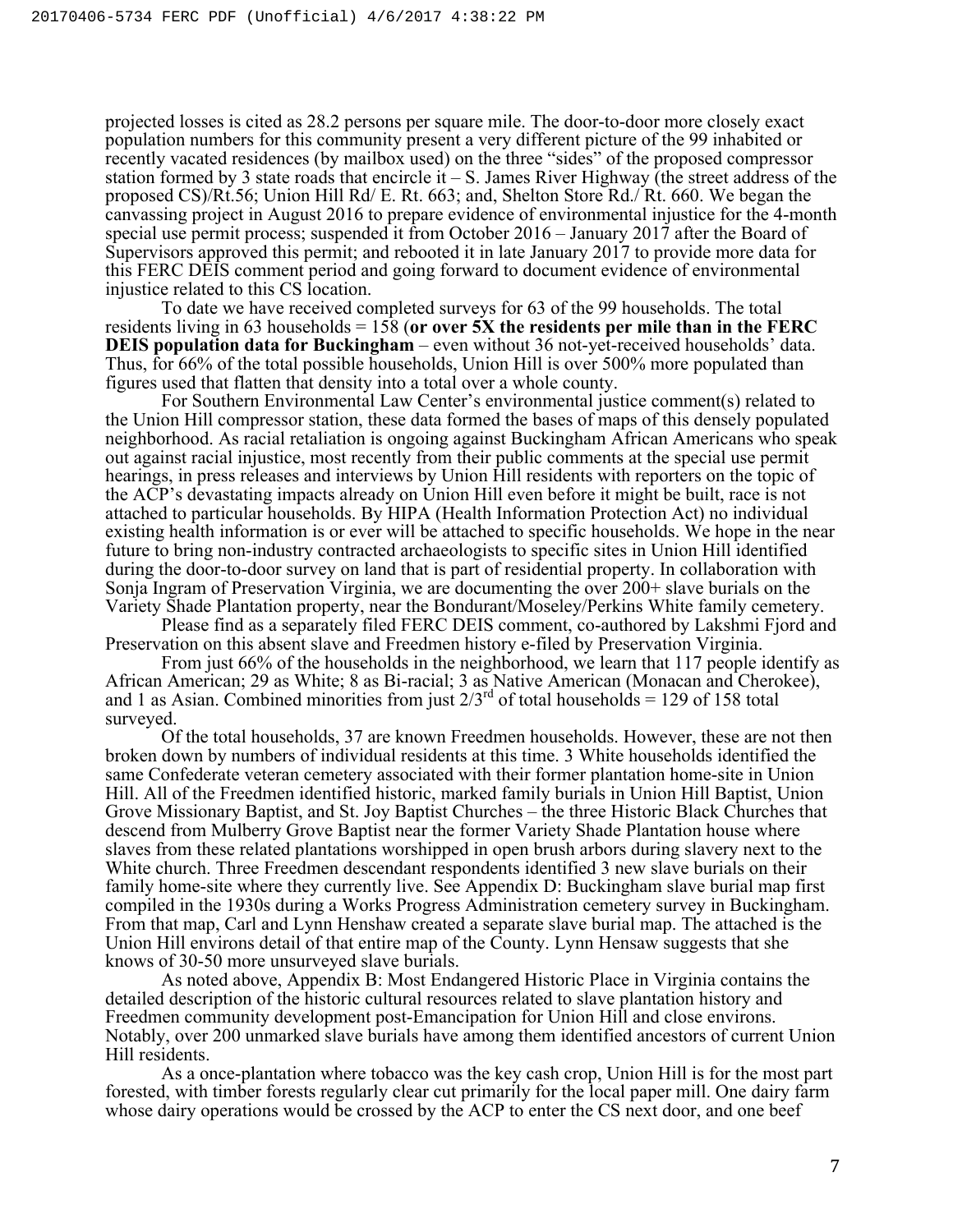cattle farm 1.2 miles from the proposed CS are very concerned about the health impacts of proximity to the new, toxic pollutants projected for emissions from the CS. In the door-to-door survey, we found that a majority of residents have or wish to have kitchen gardens; many have fruit orchards; a majority raise domestic animals for sale or enjoyment; several raise large numbers of hunting dogs (1 household has 76 such animals). Worries about sickness and deaths reported at far smaller compressor stations, with  $1/7<sup>th</sup>$  the size of toxic emissions, that would devalue these economic and pleasurable activities are expressed by everyone with whom we spoke about the location of the CS nearby.

By far the greatest worry expressed by this populous community targeted to be very close to non-stop fracked gas transmission, underground and above ground storage tanks, is for their health impacts – both new illnesses caused by exposure for the first time to this cocktail of proposed chemicals emitted. But, more concerning are the health impacts on already existing conditions. The

The population by numbers of persons in each age range skews strongly towards highest vulnerability populations:  $0-5 = 19$ ;  $6-17 = 26$ ;  $18-21=3$ ;  $22-40 = 20$ ;  $41-64 = 34$ ;  $65+61$ . Missing numbers are refusal to give adult ages. The 65+ figure is deceiving, for the majority of that age group is between 79 - 99 y o; as are the two children's age ranges, which are primarily infants - elementary school. Not surprising to the researcher because of Union Hill's history as a continuous Black settlement for over 200 years, information about people who visit often revealed that hundreds more people come back for yearly reunions, with upwards of 500 people at the largest. Another pattern found that many very small children come to live with grandparents and great grandparents for long residences to, as one great grandparent put it, "live in this Green paradise and good air of Buckingham."

Environmental justice issues converge on numerous concerns about the compressor station's impacts on Union Hill residents. This injustice-in-the-making if the ACP is built has galvanized many partners who now acknowledge and work with Buckingham to bring greater public awareness to the ACP's planned disproportionate impacts on a minority, low-income community, including but not limited to the following concerns:

- *1.* According to ACP's own air permit application for the Union Hill compressor station, the facility would generate yearly emissions of 468,450 combined pounds per year of nitrous oxide, carbon dioxide, volatile organic compounds (VOCs), particulate matter, and hazardous air pollutants (HAPs). FERC's environmental impact statement estimates this compressor station's climate change contribution at 293,688 metric tons per year. These emissions would be dangerous to health and destructive of a livable climate. *In that air permit, the "above normal ambient air quality" reported by Dominion Resources at the CS site currently, led ACP to apply for the highest possible allowed emissions of particular toxic chemicals. Thus, the people of Union Hill are being targeted for greatest emissions because they have been good stewards of their air, water, and soil.*
- 2. 14 gas-fired turbines would be needed to transmit the fracked gas over 200 miles in each direction. This distance is far greater than the industry standard of 40-70 miles between compressor stations. Huge transmission distances require ACP compressor stations to operate at the highest allowed levels of pressure, increasing the potential for fires and explosions.
- 3. FERC's Draft Environmental Impact Statement (DEIS) states there will be "no health impacts" from this extremely large complex of pipelines in Union Hill. There is no explanation given for why FERC ignores the latest independent scientific studies on the potential health threats caused by living near compressor stations.
- 4. At least 99 total households in the predominantly low-income, community of color, Union Hill, are in close proximity to this proposed ACP compressor station
- 5. Methane is 86 times more powerful than carbon dioxide as a heat-trapping gas when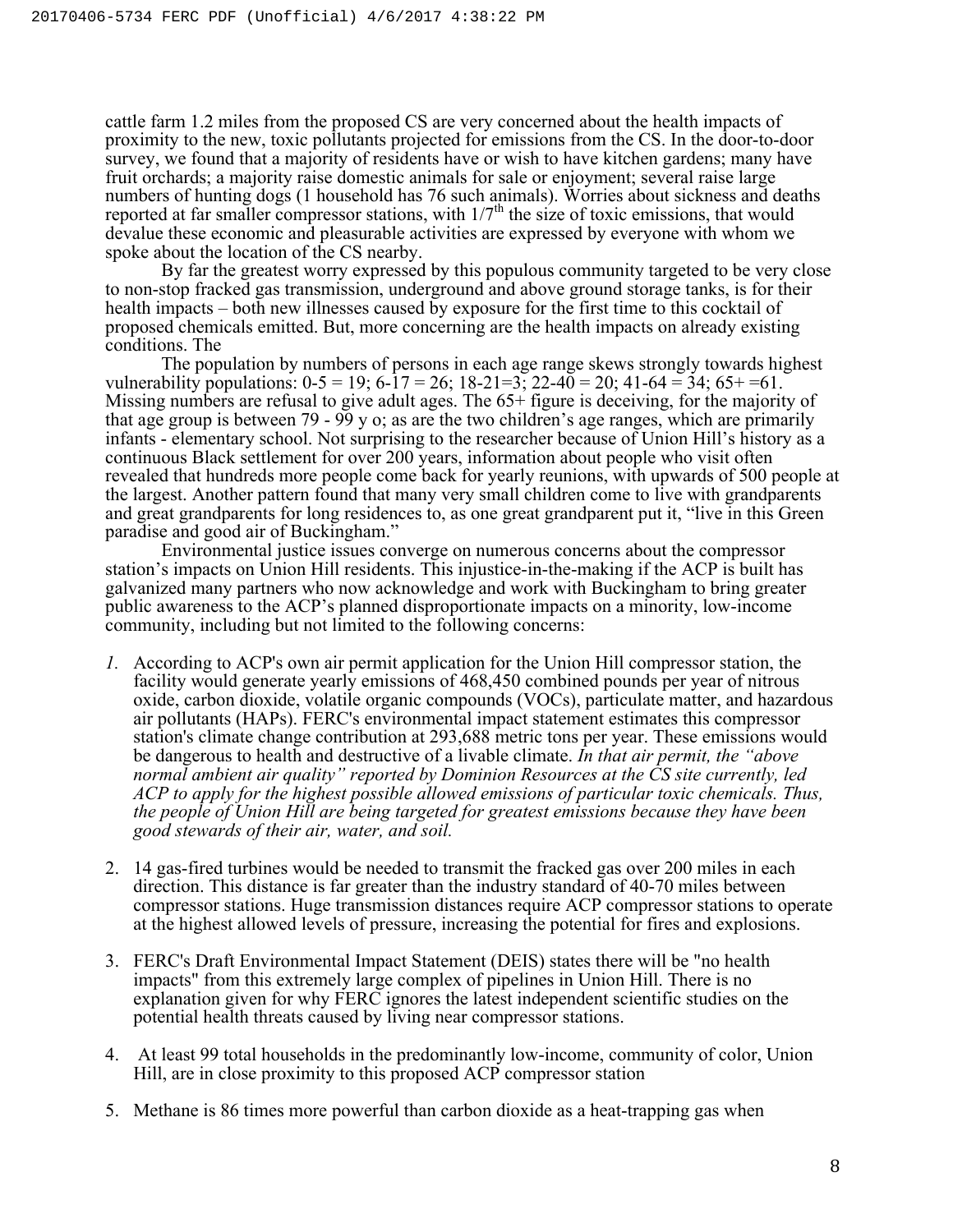considered over a 20-year timeframe. That's exactly the timeframe we should consider, since that's about how long we have to get our climate emissions under control or face irreparable harms to our planet.

- 6. Recent scientific studies summarized in Physicians for Social Responsibility's (PSR) recent report, *Too Dirty, Too Dangerous: Why Health Professional Reject Natural Gas*, indicate dangerous levels of methane leakage from compressor stations. For example, a study in Texas' Barnet Shale found that methane emissions from compressor stations were substantially higher than emissions from well pads. Separate field studies of processing plants and compressor stations found methane emissions to be 3.2 to 5.8 times higher than estimates that the EPA had issued based on industry self-reporting.
- 7. Methane also leaks from the distribution pipelines that carry the gas from the utility company through our cities and towns and to our homes. In fact, the overall leakage of methane, looking across the entire supply chain, is so high that it makes fracked gas about as bad for the climate as burning coal.

A disproportionately large number of existing residents have pre-conditions that are known to be greatly exacerbated by constant exposure to the list of fracking production chemicals found in the contents of fracked gas pipelines now, as well, despite past claims by the gas industry to the contrary. As reported in the PSR report cited above, "Too Dirty, Too Dangerous, fracking releases toxic substances not only into "the millions of gallons of water pumped underground under high pressure to fracture rock" that releases tiny bubbles or gas or oil (why fracking is not "natural gas"), but mixed with a cocktail of proprietary listed chemicals that are known to contain benzene about which no level of exposure is safe as it causes leukemia and other blood cancers; formaldehyde a known carcinogen, and many more, including radon released along with the gas or oil, that enters the pipeline along with the captured gas. The particulate matter in these processes that end up in pipelines also -- as seen in ACP's list of toxic chemical emissions in their DEQ air permit application for the proposed Union Hill compressor station -- causes and contributes to COPD and lung cancer, heart attacks and congestive heart failure, and ischemic strokes. Benzene and formaldehyde are VOCs, also listed as known emissions at this compressor station and known carcinogens, as well as toluene associated with cognitive and psychiatric disabilities and abnormal growth in children, large organ damage, immune and reproductive disorders. Xylene can affect the nervous system, kidneys, and lungs, worsening bronchitis, asthma and emphysema. Radioactive substances including radon released in fracking are well-known causes of lung cancer, released through fracking into pipelines (PSR: 1).

When linked to the existing health conditions learned through 63 completed door-to-door completed surveys of 99 existing households in close proximity to the proposed Union Hill compressor station, the researcher **identifies a potential public health disaster in the making for Union Hill** if the enormous Virginia compressor station is built. FERC must immediately remedy the consequences of not requiring population-based surveys of this most-impacted population. Specific health conditions already experienced by close residents include: enormous numbers of children as well as adults with disabling severe asthma; 2 year old triplets with severe lung disorders; several cases of COPD; high levels of diabetes and high blood pressure, heart conditions and uses of pacemakers, and several ischemic strokes; individuals with breast or brain cancers; and, several people with immune disorders including MS and lupus.

The physical and emotional toll that Union Hill residents report from having their 300-year old community targeted for the enormous Virginia compressor station in its midst shows up in deep anxiety and worry, perseveration, sleeplessness, feelings of powerlessness and despair. People living closest to the proposed site receive up to 20 phone calls a day asking for Dominion Resources to conduct water tests on their wells by ACP contractors not independent scientists. Dominion employees regularly go onto their lands without notice or landowner permission to inspect their homes, foundations, and more. These actions are a form of violence perpetrated on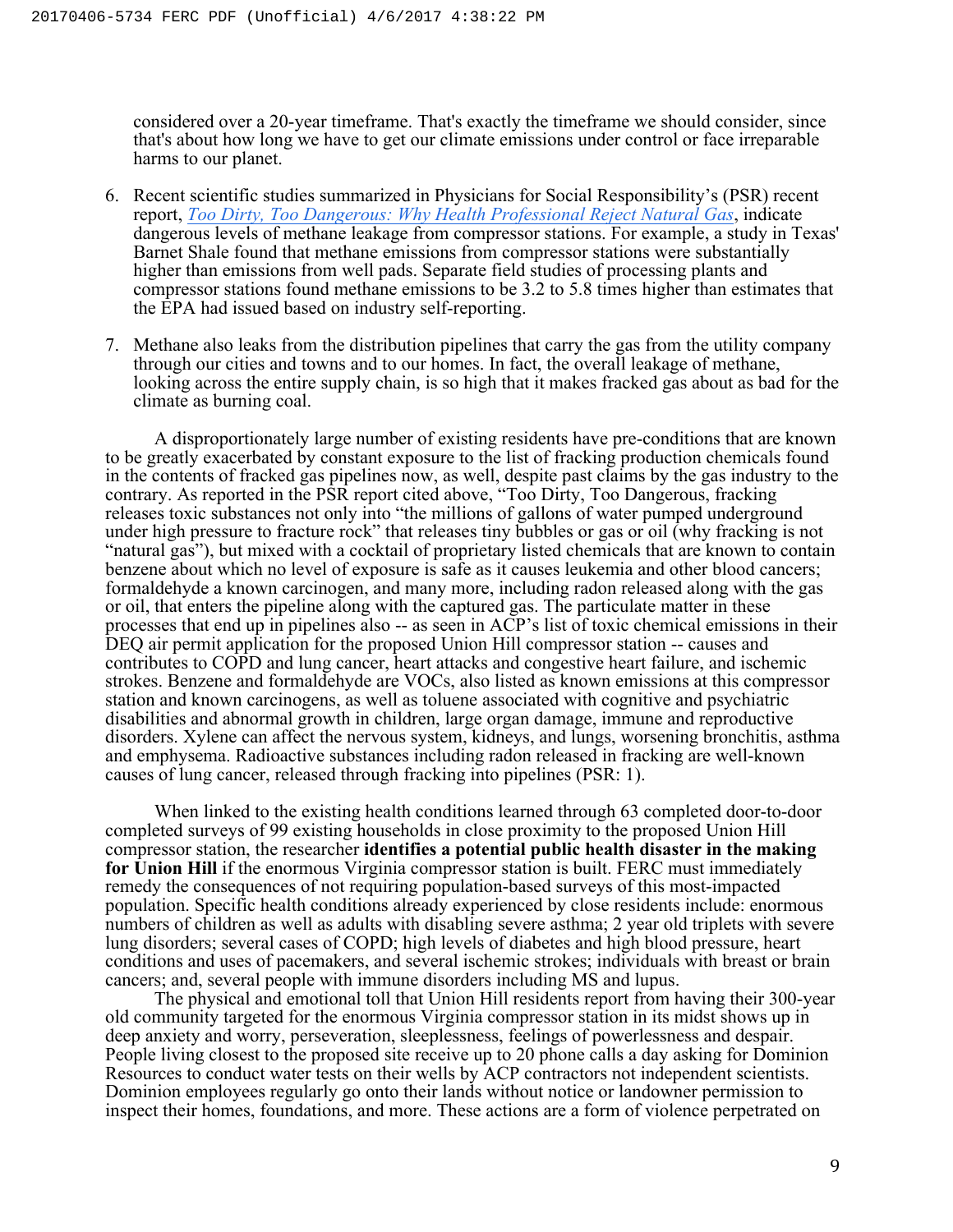individuals who have the great bad fortune to be living where Dominion wants to seize their assets for their private benefit only. These experiences contribute to constant feelings of dread, constant need to look out their windows, listen for trespassers, and together create existential despair -- what I am naming "anticipatory traumatic stress."

In summary, FERC's DEIS must be considered disastrously incomplete with regards to all environmental justice related socioeconomic and health-related factors that need to be analyzed for NEPA reviews of EIS processes. The absence of such required reviews and the absence of required Section 106 Historic Preservation Act cultural resource reports contribute to DEIS descriptions that are not just woefully incomplete, but instead give the appearance of collusion with actively discriminatory, environmentally unjust practices by a Federal agency charged with overseeing the fracked gas industry development.

I join with those who ask you to rescind the ACP DEIS because of no need, undue hardship on landowners by seizure of easements by eminent domain, and most importantly, because of the irreparable environmental injustices required for the ACP business plan to intersect with the existing Transco Corridor at the proposed Union Hill compressor station site. I join with those who ask FERC to desist from drawing gas and oil utility providers into the fracked gas pipeline development business with higher fees paid for business activities that do not benefit their utility customers. And, in Virginia, instead would shift those development costs to their utility ratepayers without benefiting them.

Lakshmi Fjord, Ph.D. 108 Yogaville Way Buckingham, Virginia 23921

420 Altamont St. Charlottesville, VA 29902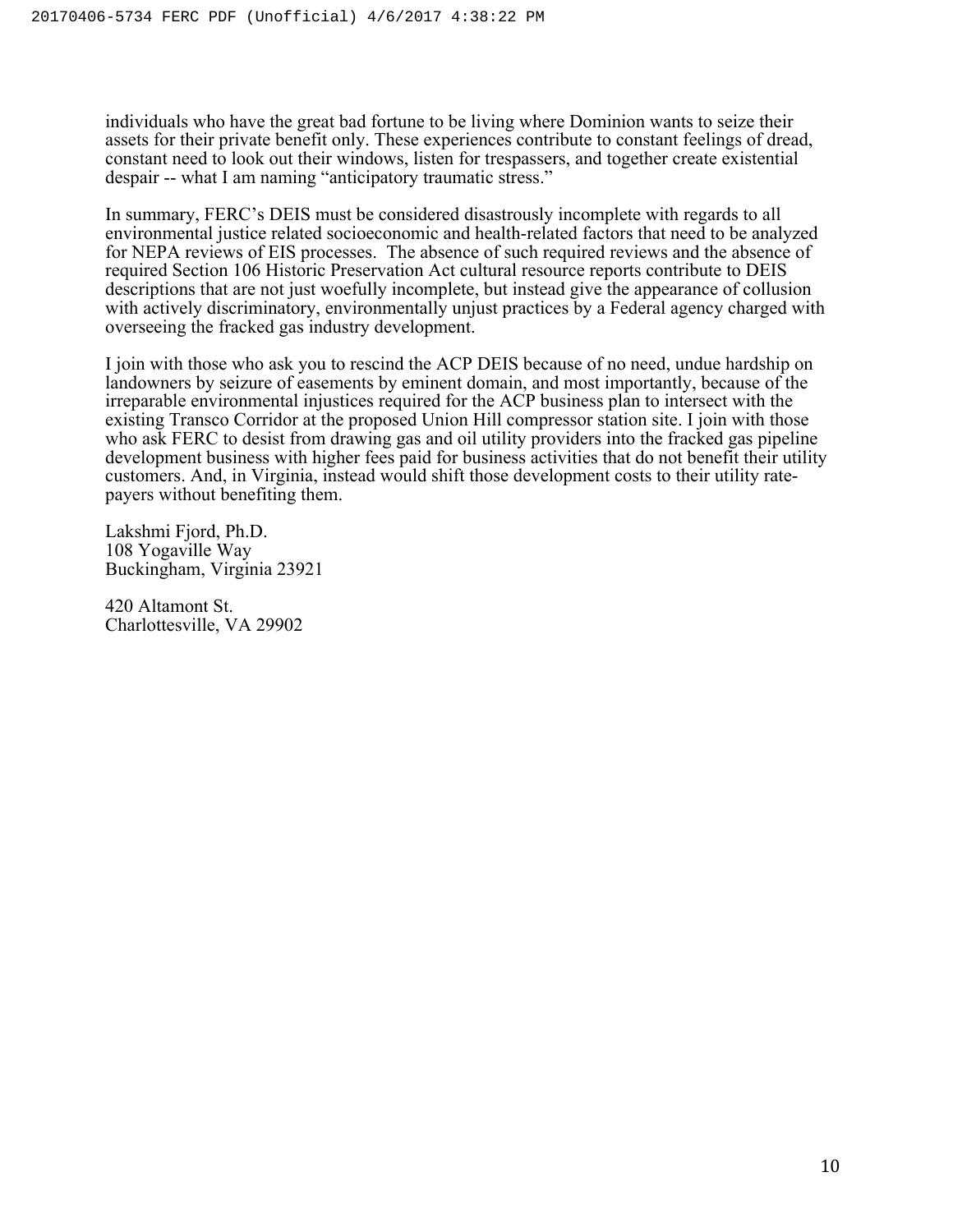# **Atlantic Coast Pipeline\* Property Tax Study September 19, 2016**

Pipelines and compressor stations are considered business personal property for tax purposes and are valued by appraising the entire company that will own the pipeline at fair market value using the 'income' approach, which is dependent on company profitability, not what they have spent. That entire company value is assigned to the states involved, and then to counties within each state based on assets. Those profit-dependent values determine the amount of actual tax going to a locale.

Rosy initial projections of profits will result in a projected high value initially. This method of determining value also carries at least the following downside risks:

- 1. Future supply of natural gas is not known with certainty, and low volumes in the future may make the pipeline unprofitable, resulting in low valuations and low tax revenues.
- 2. Future prices of natural gas are unknown, leading to instability in supply and demand of natural gas, with possible lower demand that could reduce profitability, with resultant lower values for property taxes.
- 3. Profits in the LLC that would own the pipeline could be manipulated by administrative crosscharges or the recording of other costs or expenses from the companies that own it in order to show artificially low profits and therefore low valuations and low tax revenues. Unless such fundamentals are negotiated and controlled initially, there is no assurance that promised profits which beget high valuations will be maintained.
- 4. Future legislation to impose carbon fees or taxes could result in less demand for natural gas and less profitability for the pipeline company, resulting in lower valuations for property taxes.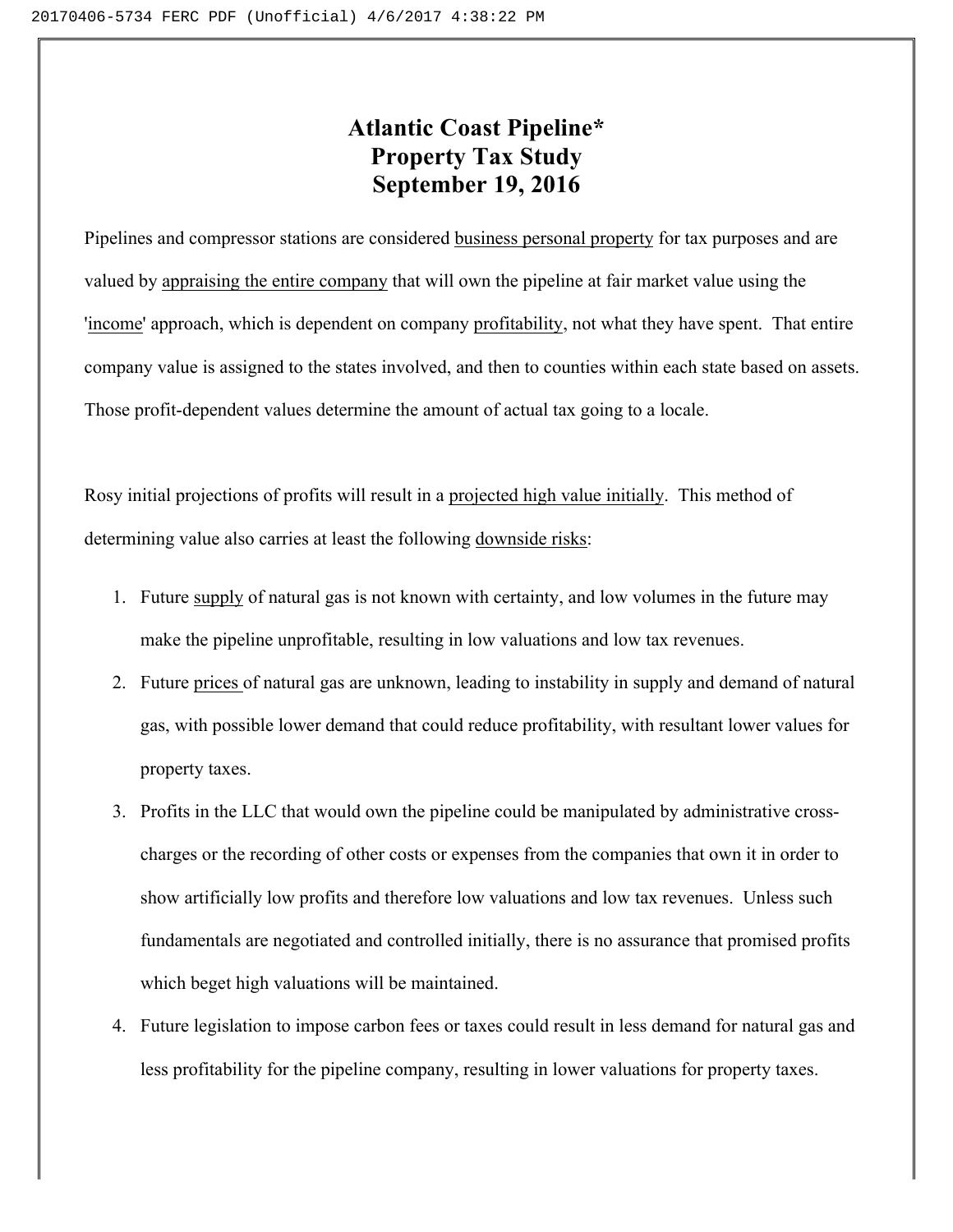- 5. The presence of a pipeline and/or a compressor station is likely to reduce property values for other properties in the region, resulting in lower property tax revenues for a locale.
- 6. The presence of a pipeline and/or a compressor station in a county may require the incurrence of additional costs, such as for emergency management equipment and training, liability insurance, and so forth, with no assurance that the property taxes from the infrastructure will be adequate to pay for these costs.

Any county considering approval of the pipeline and/or a compressor station should demand to know at least the following:

- 1. How were the projected property taxes calculated? Are the assumptions in the calculations reasonable for future years? Can they be controlled?
- 2. What is the cost of additional emergency management equipment, personnel, training and liability insurance required by the addition of this infrastructure?
- 3. What is the expected loss of tax revenue by the drop in values of other property in the county?

---------------------------------------------------------------------------------------------------------------------------

This paper focuses solely on additional tax revenues to be expected, compared to possible additional costs to be incurred. There is no comment on other issues to be considered, including, but not limited to:

- Safety issues from the presence of a high-pressure pipeline containing explosive gas
- Health effects from air and noise pollution
- Need for the pipeline
- Loss of habitat and biological diversity
- Loss of tourism revenue
- Carbon pollution that is rapidly changing the Earth's climate to the detriment of living things
- Damage to water, air, human health and climate from fracking method of natural gas harvesting
- Loss of viewshed
- Loss of desirability of the county as a place to visit or to live
- Use of eminent domain for private investor purposes

\*NOTE: This study is intended for discussion with politicians and ACP LLC representatives. No tax basis evidence has been received from ACP LLC by the public; or by Buckingham County politicians when requested by their constituents.

David H Harman, Retired Accountant and Businessman 454 Huckleberry Trail, Boone, NC 28607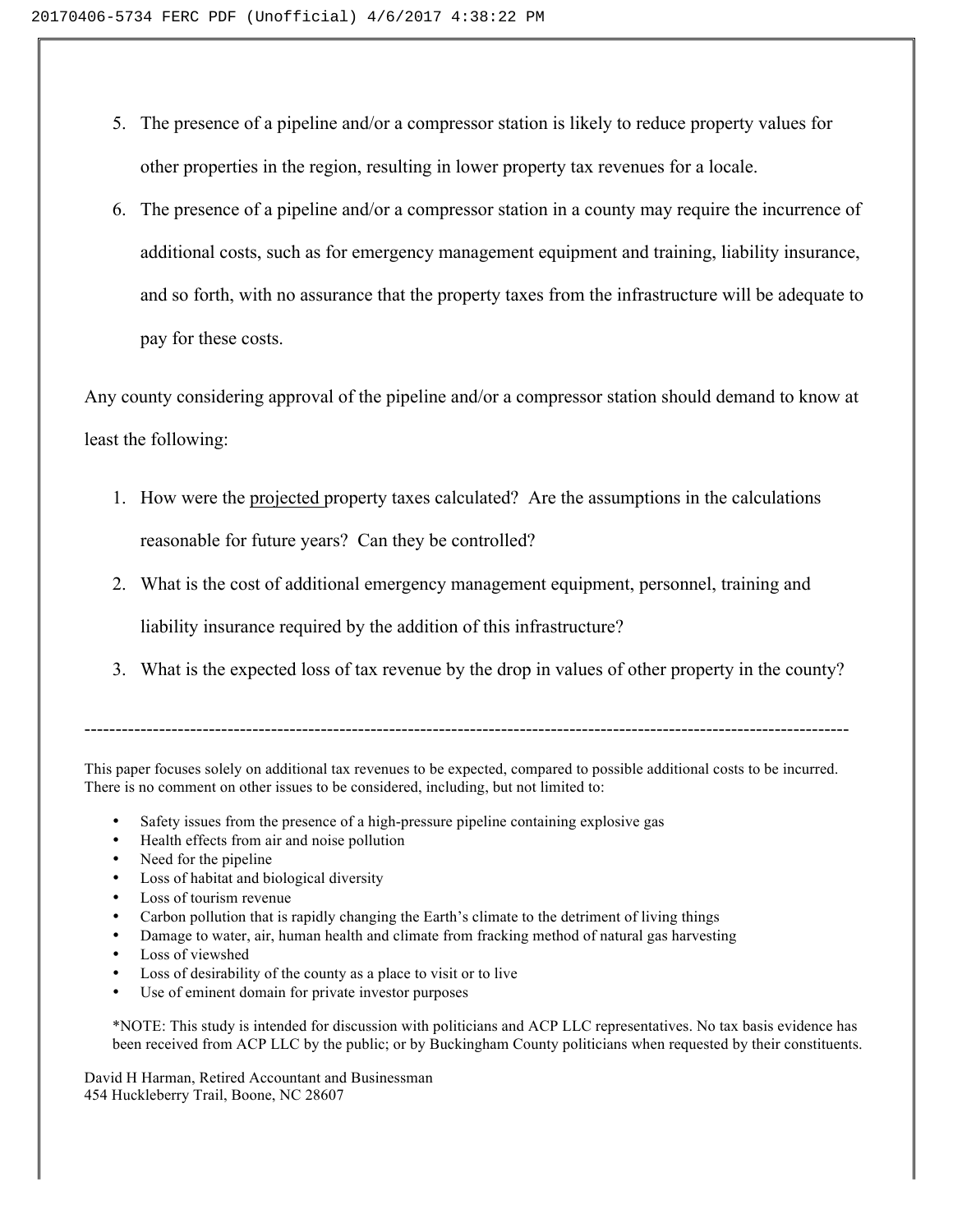# **ACP LLC Tax Discussion**

The entity ACP LLC will build and own the Atlantic Coast Pipeline if it gets approved. An LLC is a legal entity that is taxed like a partnership (pass-through), but enjoys the legal protections of a corporation. That entity will be owned as follows:

| <b>DUKE ENERGY</b> | <b>PIEDMONT</b><br><b>NATURAL GAS</b> |                                          | <b>DOMINION</b> | <b>AGL</b> |
|--------------------|---------------------------------------|------------------------------------------|-----------------|------------|
| 40%                | 10%                                   |                                          | 45%             | 5%         |
|                    |                                       |                                          |                 |            |
|                    |                                       |                                          |                 |            |
|                    |                                       |                                          |                 |            |
|                    |                                       |                                          |                 |            |
|                    |                                       | <b>ACPLLC</b>                            |                 |            |
|                    |                                       | builds and owns the                      |                 |            |
|                    |                                       | pipeline                                 |                 |            |
|                    |                                       | pays property taxes to<br>juris dictions |                 |            |
|                    |                                       |                                          |                 |            |

Note that Duke Energy will own Piedmont Natural Gas by the end of 2016, giving it an effective 50% stake in ACP LLC.

It is important to note the distinction between an entity's income tax reporting to the US Treasury and various states, and its liability for property taxes due to various counties and towns.

Much of the following discussion is based on general concepts of accounting and income tax reporting, and may not apply to the ACP in the exact way I illustrate it. At this writing, I have no way of knowing what ACP LLC will use for accounting policies and income tax reporting elections. Also, I am not in a position to discuss how the pipeline cost will be added to the rate base for Duke and Dominion, affecting their cost of electricity. This discussion is hopelessly complicated and I'll do my best to make it understandable.

**Income tax reporting:** An LLC determines its taxable income annually by recording sales (in this case revenues it charges the users of the pipeline for transporting gas through it for them) and then deducting allowable costs and expenses. Costs include salaries of personnel, back office costs, legal and professional costs, travel, insurance, repairs, property taxes, and so on. Importantly one allowable cost is depreciation.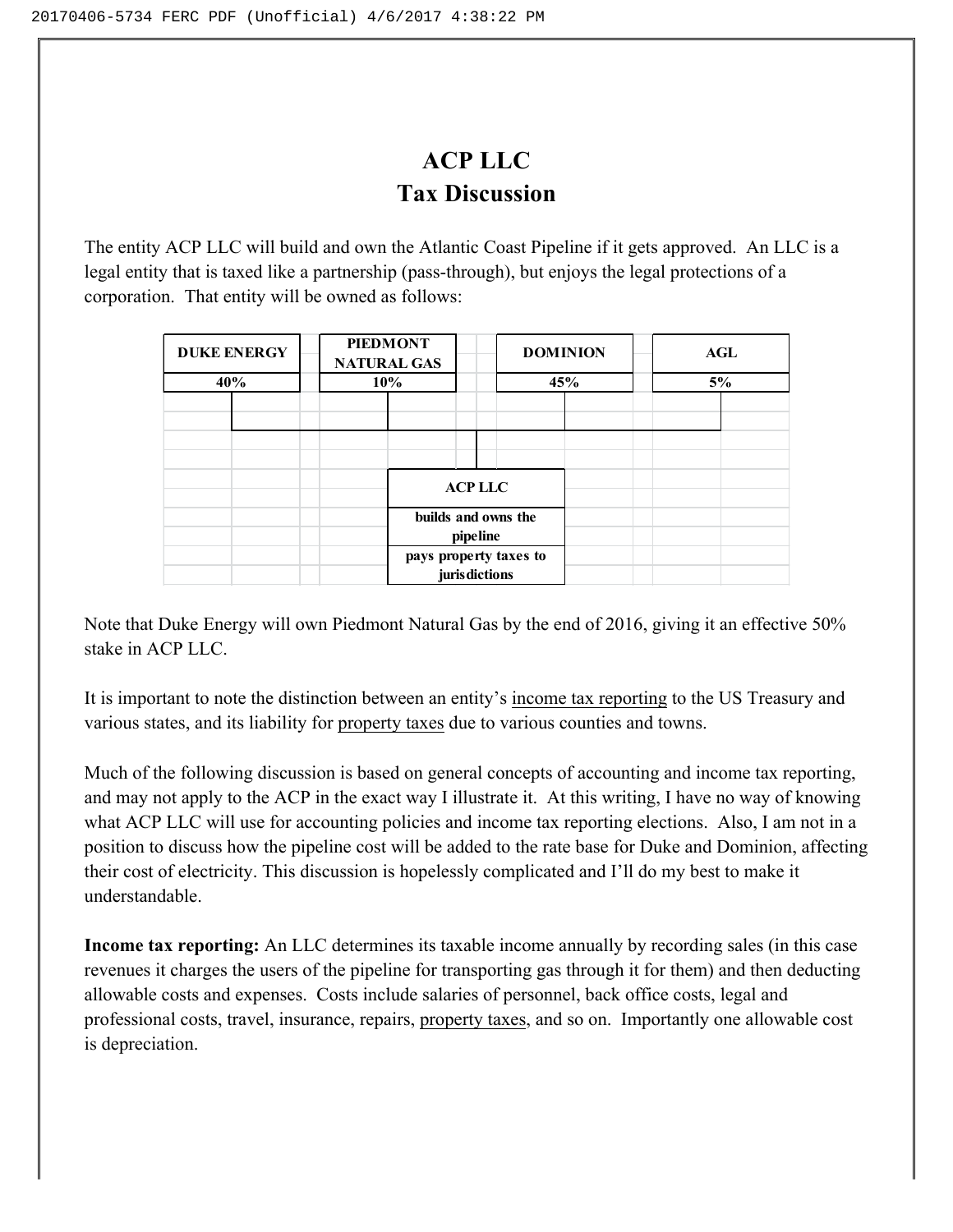To understand depreciation, you have to distinguish between an asset (something you own) versus an expense (a cost to operate, deducted annually). An important concept is that the cost of building the pipeline is accumulated on the books of ACP LLC and recorded as an asset, not a cost or expense. That asset is then depreciated, which is an annual, ratable, paper write off of the total cost against income for a portion of the accumulated cost (estimated to be \$5 billion). So, if the pipeline has a useful life of 40 years, the company would record depreciation of \$125 million per year (1/40 of \$5 billion). Even though all the money to build the pipeline was spent in the 1-2 years it will take to build it, this construction cost must be written off over its useful life, not in the year you spend it. So, in my example, even though ACP LLC spent \$5 billion to build the pipeline, only \$125 million could be used as an expense in each year. (Note: the useful life may be less than 40 years; they may use accelerated methods of depreciation which allows them to front-end load the write offs, not take an equal amount annually. There are other variables.)

The net taxable income of ACP LLC, determined annually, is then reported by the companies that own it in proportion to their ownership. So, if ACP LLC calculates a net income (revenues minus expenses including depreciation) of \$100 million for the year 2020, for example, Duke Energy would pick up \$40 million as an addition to its other taxable income, Dominion would pick up \$45 million, and so forth.

--------------------------------------------------------------------------------------------------------------------- The reason you care about this taxable income discussion is that it leads indirectly to how much ACP LLC is appraised to be worth each year—what is its appraised fair market value? Its appraised fair market value each year becomes the basis for how much of the entire company value is assigned to

separate jurisdictions, including Buckingham County, to add to the property tax base.

Company valuations can be done using three methods: Cost Approach, Market Approach, Income Approach.

The Cost Approach begins with how much money the company spent to acquire its assets. That cost is then depreciated, and other adjustments are made, to arrive at value.

The Market Approach requires the appraiser to find other companies that are similar to the company being appraised and look to see how much they sold for recently.

The Income Approach starts with net income (see discussion above), and then converts that net income to net cash flow (by making adjustments) and then applying a Cap rate to back into value. That is, if a company is expected to provide \$800 million in cash flows each year, using an appropriate capitalization rate might mean that the company would be valued at a multiple of its estimated annual cash flow, and in my example, could be as much as \$5 billion. Note in this example, the \$5 billion number has very little to do with how much the company spent to acquire its assets. The cost of its assets has an indirect effect on cash flow because of financing, staff required to operate it, and so forth. But in my example, if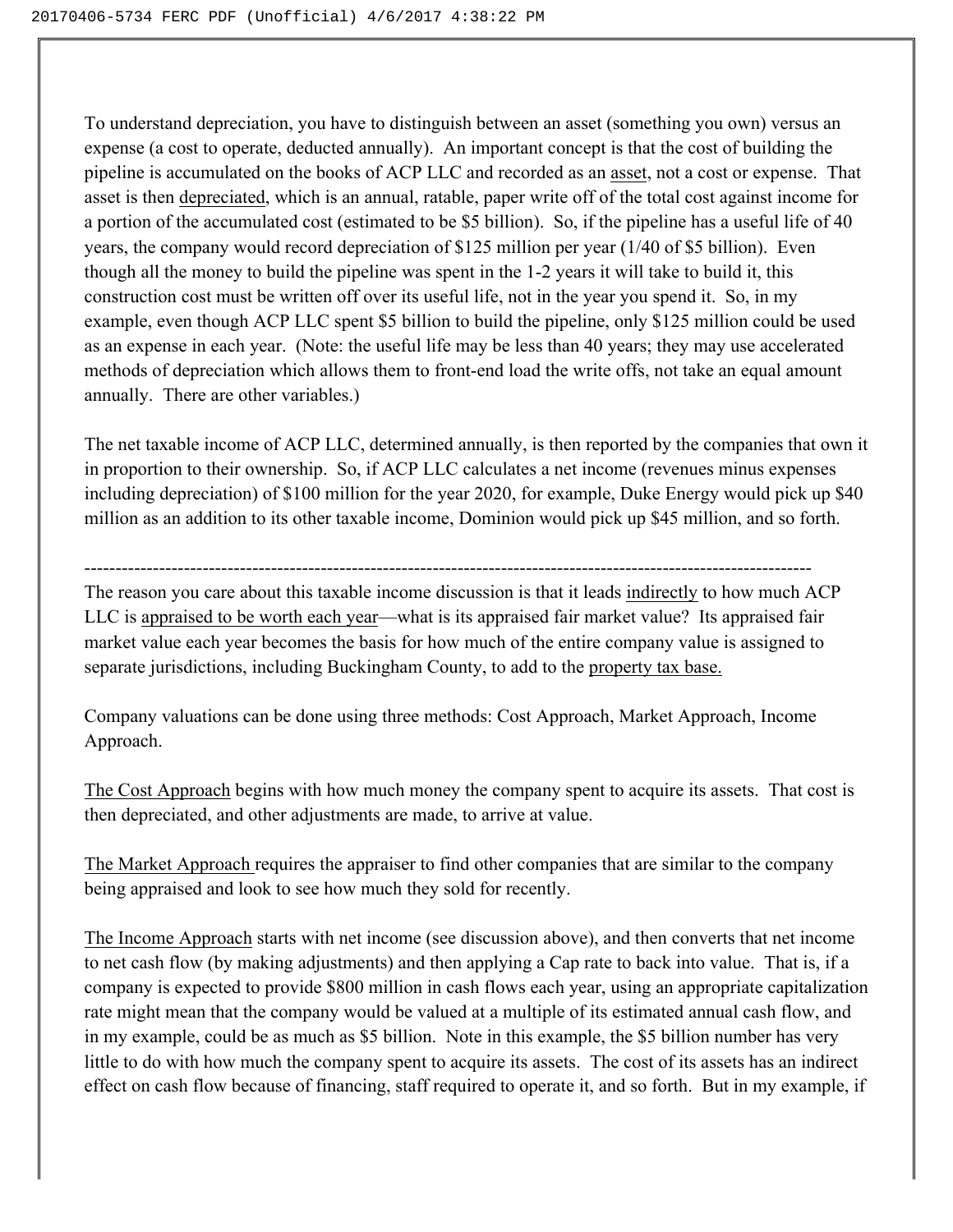the income approach arrives at a value close to what the company spent for its assets, it's mostly coincidence.

I was told by the North Carolina Department of Revenue that pipeline companies are appraised using the income approach, not the cost approach or market approach. It is my belief that Virginia recognizes and uses the same approach, but I am unable to confirm that as to date I have not been able to get anyone on the phone in Richmond.

Here is a short discussion of the income approach (specifically the Discounted Cash Flow version of the income approach). I took it from the internet.

# **Meaning of Discounted Cash Flow**

(http://www.readyratios.com/reference/analysis/discounted\_cash\_flow.html)

The discounted cash flow is a quantification method used to evaluate the attractiveness of an investment opportunity. The Discounted Cash Flow analysis involves the use of future free cash flow protrusions and discounts them so as to reach the present value, which is then used to calculate the potential for investment. This is done by using the weighted average cost of capital. The opportunity is considered to be a good one if the value reached at through the discounted cash flow analysis is greater than the current cost of investment.

A discounted cash flow is considered as the most primarily accurate way of evaluating an investment. Many other methods of evaluation, like valuation ratios, can, to some extent, be considered as simplified estimates of a discounted cash flow. The various assumptions and estimates required by a discounted cash flow bring forward a lot of uncertainty, thus making it no better than simpler forms.

The free cash flows provide the firm with its investment value. The calculation of a present value helps in adjusting the future cash flows to replicate the fact that money planned to receive in future features lesser worth than what is being received at present.

The discounted cash flow analysis is, therefore, a balance of the amounts of cash which are being paid as well as received by the business during a specific time period. Many a times, these payments and receipts are tied to particular projects. But, sometimes, these cash flows and payments might also originate from particular companies. The value of a project or company is determined by these calculations.

During the valuation process of a business, the discounted cash flow, implicating the cash flow (inflow as well as outflow) generated by the business discounted by a rate equivalent to the risk to those prospective cash flows. Thus, the accretion of the future cash flows discounted by the risk minus debt indicates the value of a business.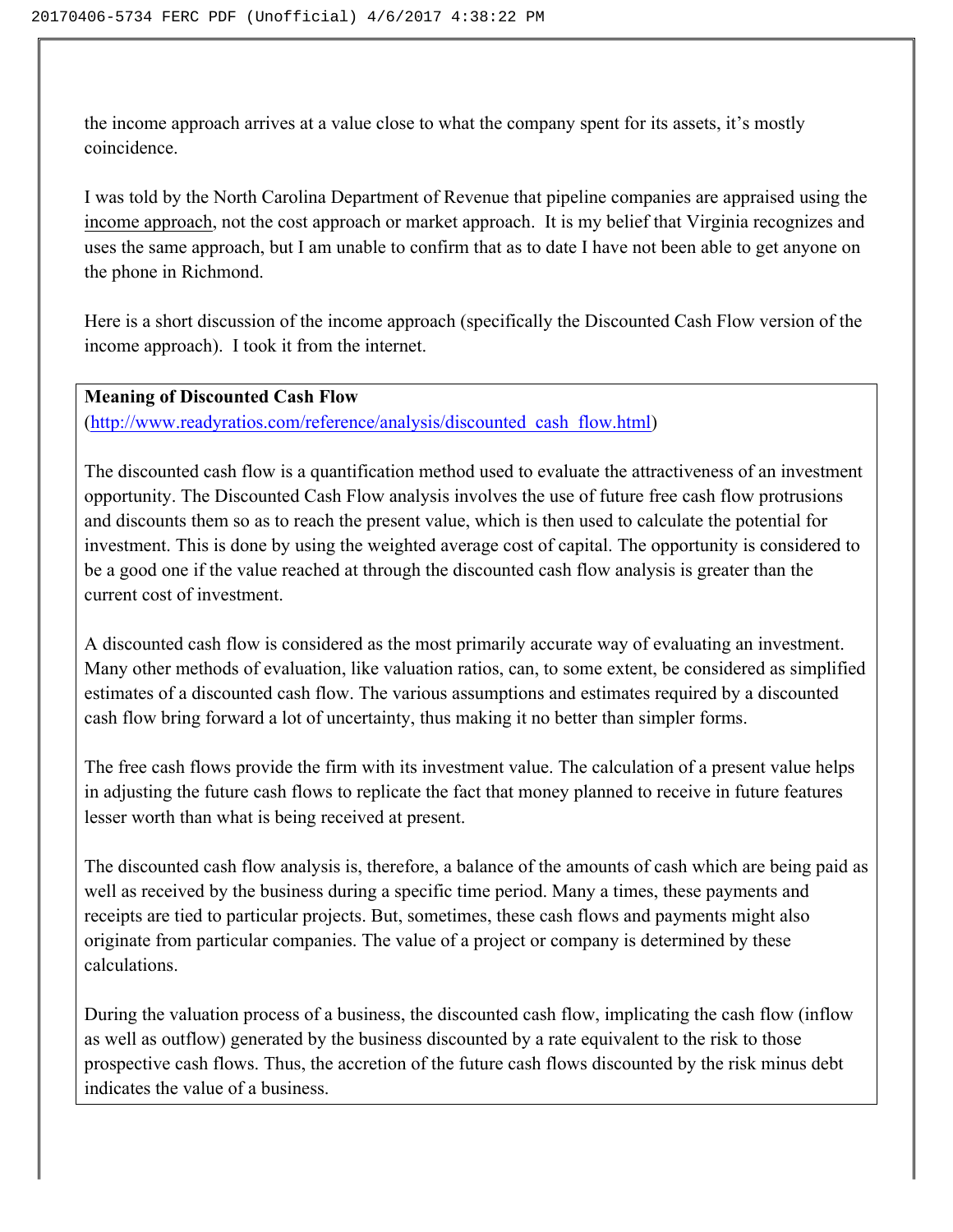So, if ACP LLC shows county commissioners a high value expected to be added to the tax base (\$1.3 million in taxes, which portends many \$ tens of millions of value), which means high tax revenues to the county, that amount is subject to ACP LLC's ability to continue enjoying strong positive net cash flows. Any number of things can negatively influence those projections of cash flows:

- Errors in estimated future cash flows because of having to use estimates for revenues and expenses. Actual operating data may prove that initial estimates were naïve or intentionally rosy.
- Overestimating revenues because of a drop in demand for natural gas caused by reduction in need for electricity
- Overestimating revenues because of fluctuations in the price of natural gas
- Overestimating revenues because of a drop in demand caused by the imposition of a carbon tax or fee
- Overestimating revenues because of errors in estimating natural gas supply in the Marcellus and Utica shale plays
- Underestimating expenses and costs because of cross-charges or other administrative costs passed to ACP LLC by the companies that own it

The point I am trying to make is that the property tax revenue held out to your county by the folks at ACP LLC is only an estimate, and it's based on some estimated fair value. It could be wrong even in its first year. It could be based on assumptions that are totally unreasonable. It could change by crosscharges or other costs passed on to ACP LLC by its owners. It could be wrong because natural gas is fraught with uncertainty regarding supply and demand. It doesn't matter how much ACP LLC spent for the pipeline and compressor station, its final value for property tax purposes is dependent on how much cash flow it expects to throw off to its owners. That number can simply be estimated incorrectly or it could even be manipulated, and you'd never know it. I'm not accusing anyone of intentional misrepresentations as I write this.

The Board of Supervisors would be imprudent to accept the company's estimates for value in year 1 and beyond without having a thorough understanding of how those estimates were arrived at, and how reliable they seem. The county will be giving up a lot of valuable attributes in return for a promised windfall that could be incorrect from the outset. It could be correct, of course, but prudent people would do all they could to ensure that the promised values are correct and reasonable and will be likely to be maintained. The county would also be imprudent not to reflect on the loss of property taxes caused by the decline in value to other properties in the county caused by the pipeline and compressor station, as well as the possible additional costs for emergency management equipment, personnel and training.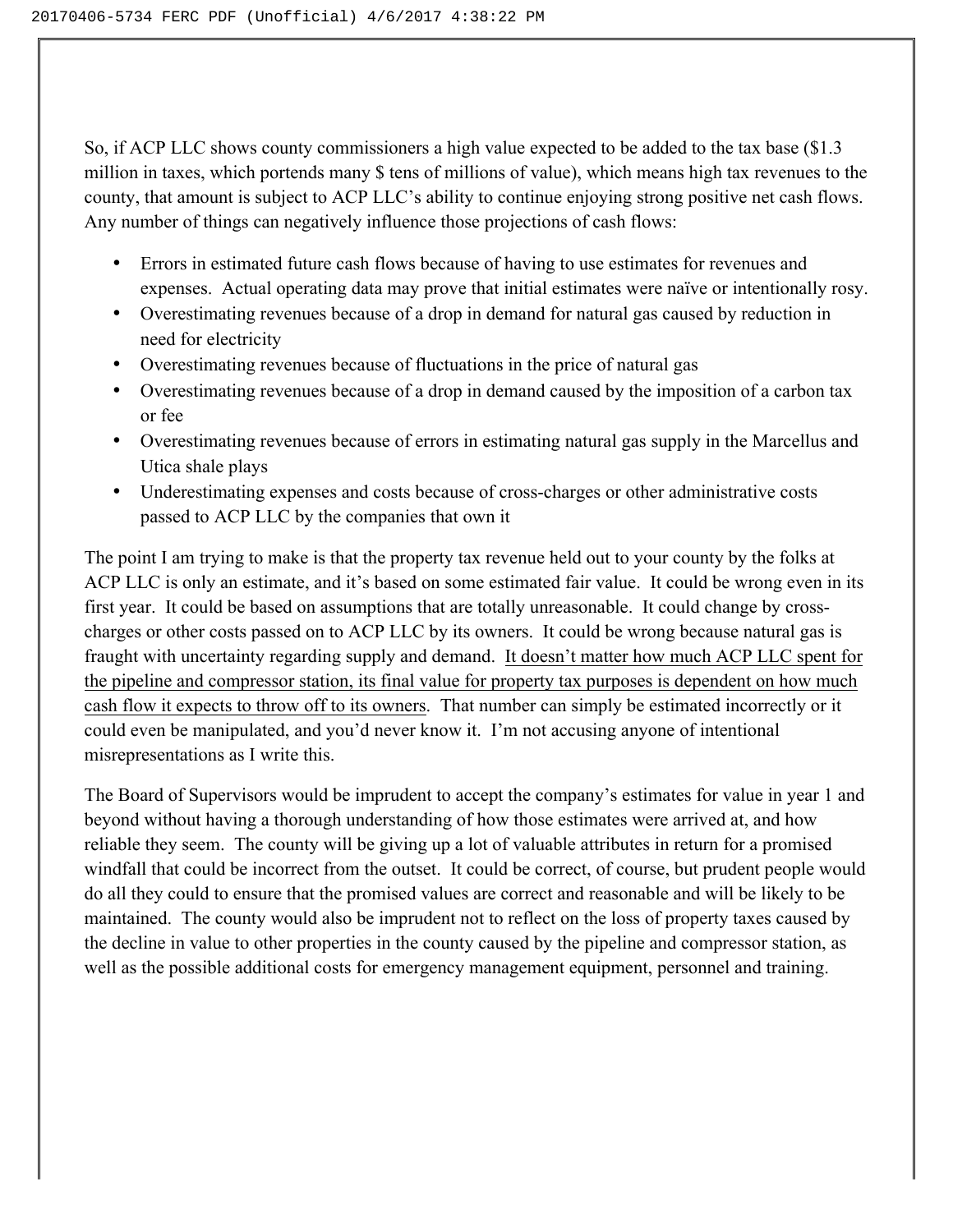# **Union Hill/Wood's Corner Rural Historic District: Most Endangered Historic Place in Virginia Application** (filed Feb. 16, 2016) **Preservation Virginia awarded on May 3, 2016**  Lakshmi Fjord, Ph.D.

1. Has the Owner been apprised of or is he or she aware of the threat?

Dominion Power is the owner of the property whose development plan threatens the historic preservation of Union Hill/Wood's Corner Rural Historic District. Dominion Power as ACP LLC, a limited liability subsidiary, purchased 68 acres on the northeast side of Rt. 56 in Buckingham County for their sole compressor station (CS) in Virginia for the Atlantic Coast Pipeline (ACP) [Map 1]. ACP LLC purchased this land in secrecy from Variety Shades LLC at \$36,765 per acre where per acre values are \$3,000+. Variety Shade is the name of the former Bondurant plantation at the proposed CS site. The secrecy with which this purchase was undertaken, the inflated price, and the fact that Dominion Power completed required Section 106 Historic Preservation cultural resources surveys on July 15, 2015 (over three months before making public the CS site chosen) lead to the probability that Dominion is aware of its historic significance, in particular to local slave and plantation history.

The 90% African American, mostly elderly, landowners whose properties share boundaries with the proposed 68-acre CS site were never directly informed by Dominion Power that they may be neighbors to a proposed industrial complex of 54,000 hp [now 57,683 hp] engines running 24/7 365 days a year. Operations must routinely vent methane gas to avoid explosions, will emit  $CO<sub>2</sub>$  at equal or greater amounts than coalfired plants, benzene and formaldehyde, all at very significant levels. The site of the sole CS in Virginia was made public when Dominion Power filed their ACP application with FERC (Federal Energy Regulatory Commission) on Oct. 18, 2015.

 Dominion Power is aware of local preservation concerns about the proposed route of the pipeline and location of the CS in Buckingham. We know their staff read and record all intervenor comments (those who filed with FERC as being directly impacted by the ACP during a time limited window of opportunity) to FERC, because FERC sometimes asks Dominion to respond to comments. To our knowledge, never has a request by FERC to Dominion to address concerns raised by comments concerned Buckingham County. Several Buckingham intervenor comments contain references to the historic resources at the proposed CS and its environs: a still rural historic district whose colonial history dates to the early 1700s. Intervenor comments to FERC include references to the fact that the landowners that surround the proposed CS site (an elongated triangle) are on all sides approximately 90% African American: both East and West sides of Rt. 56 form one leg of the triangle; and Rt. 660 (Shelton Store Road) and Rt. 663 (Union Hill Road) form the other two legs whose intersection is its rough apex on Dominion Power's website interactive maps. Intervenor comments noted that the CS site is on former plantation lands, and that some landowners who border the CS are the descendants of Freedmen and former slaves who purchased these lands. In Buckingham, African Americans know this area as Union Hill because of its historic Black church on Union Hill Road.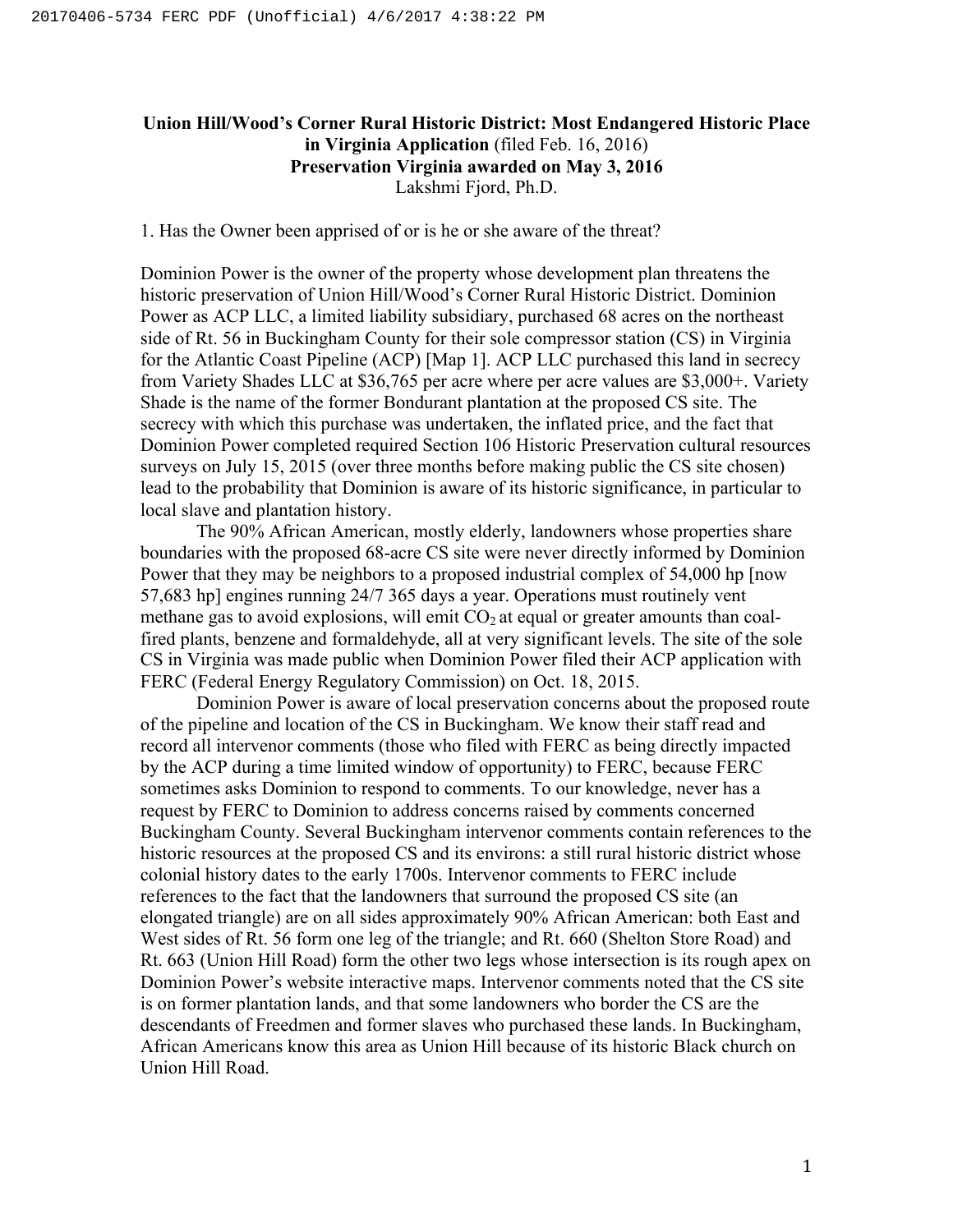Turning southwest onto Rt. 633 from Rt. 56, the road changes name to become Wood's Road. Beyond the string of parcels that face Rt. 56 owned by African Americans that identify with Union Hill, this area has predominantly white landowners, and is known as Wood's Corner. The Wood's Road community extends to Rt. 661, which going northwest crosses the Transco/Williams pipeline intended to intersect with the proposed ACP pipeline at the CS, thus allowing for gas propulsion in all 4 cardinal directions. At the current pipeline easement there are many small homes, one historic farm long in the Wright family, and all in this area are White landowners. Wood's Corner intervenors have made concerned comments to FERC about the historic preservation issues of this concentration of pipelines in a very rural historic region in Buckingham.

# 2. Site, current use and conditions, zoning

The Union Hill/Wood's Corner Rural Historic District may be located on USGS topographic maps found at www.dom.com: ACP interactive map: second compressor station, Wood's Corner, VA. The shared cultural historic character of this district is of former plantations, some of which still stand, and numerous slave cemeteries recorded and also known only by family knowledge on both black and white family lands, some of the former purchased by Freedmen pre- and post-Emancipation. Along what is now Rt. 56 / S. James River Highway are a series of plantations once owned by the Bondurant and Moseley (derived from Mosier) families, both Huguenots, the former arrived in Virginia in 1700. Buckingham is a "Burnt County." The courthouse designed by Thomas Jefferson was burned by arson on Feb. 26, 1869 the day the U.S. Senate passed the  $15<sup>th</sup>$ Amendment giving formerly enslaved people the right to vote. Most consider this arson that burnt all records of enslavement – wills, land records, slaves who purchased freedom – for fear of restitution for slavery in a county where former slaves outnumbered white 2:1. Most of the historic plantation houses, slave housing, barns and outbuildings related to tobacco farming and other crops have also burned. Thus, what we know so far by references in existing, post-1869 Buckingham deed record searches is that there were and in some cases still are a set of plantation homes and tracts in this area first owned by these families: Variety Shade, Winter's Tract, Oaklawn, Perry Hill, and Willow Lake. On the map provided with this application, the radius of this district extends approximately 2 miles from the center of the CS site on Rt. 56 that encompasses a shared cultural plantation heritage, now segregated by race in current settlement patterns [Map 2].

As with other parts of Buckingham County, the Union Hill part of this district on the NE side of Rt. 56, which has been historically and remains African American, is characterized by clustered housing of relatives, either on separate small parcels divided by inheritance or on one larger one and large tracts of woodlands, with fields interspersed. This follows a long-held rural pattern of multiple dwellings on one parcel, with a larger frame or brick home and now mobile and modular homes or smaller frame dwellings close by. The Union Hill part of the district is rather densely populated for a low-population, low-income rural county with a past two-decade history of out-migration for lack of living wage jobs. Buckingham is generally known for the long residence of key families since colonial times up to the present. There are large tracts of woods that are regularly clear-cut or culled depending upon the landowner. Tobacco was once a main crop, with hay and wheat for animal husbandry. There is one remaining market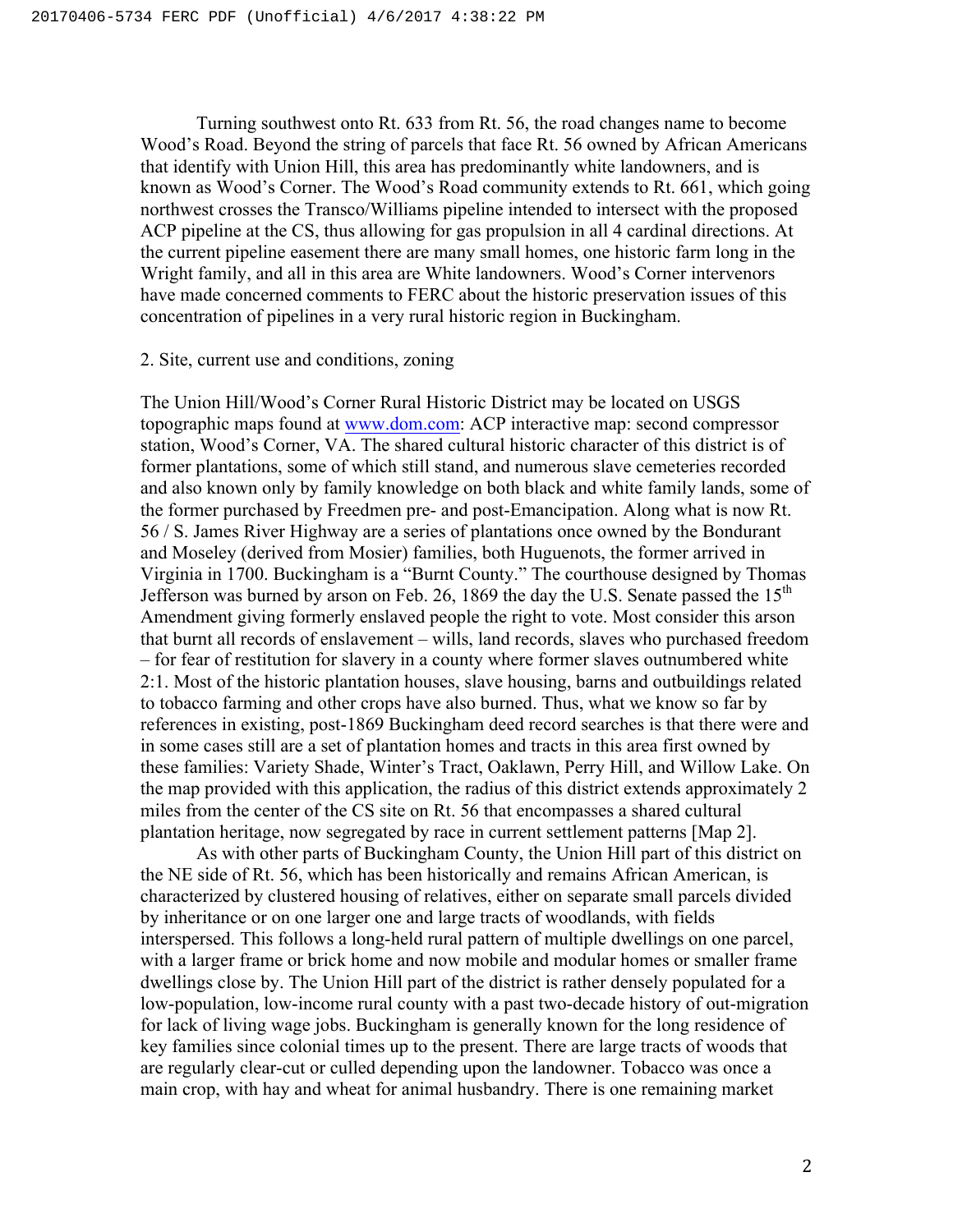cattle farm and orchard owned by a descendant of slaves, on land that has been used for that purpose for at least 150 years. Several landowners have small home-based businesses on site: a Medicare/Medicaid van service, carpentry, plumbing, a goat farm, stock feed hay farming. Most landowners have family gardens and cull their firewood from their woodlands.

The majority of African Americans in Union Hill are closely affiliated with the historic black church they attended from birth no matter where in Buckingham they now live. Two such churches are located in CS triangle: Union Hill Baptist Church that began as a Brush Arbor in 1868 after Freedmen were first allowed to break away from the White Baptist church, Mulberry Grove on now Rt. 649 / Mulberry Grove Rd., they attended during slavery days. In 1887, Union Hill Baptist church was built on a 2-acre parcel on Rt. 663 E/ Union Hill Rd. The original burned and was rebuilt. It has an extensive black cemetery with graves bearing the names shared with white plantation families: Perkins, Moseley, Claiborne, Ellis, Eldridge, Laurys, etc. The other historic black church is Union Grove Baptist Church located on Rt. 660 / Shelton Store Rd. that broke away from Union Hill Baptist sometime in the early  $20<sup>th</sup>$  century. Here we find the Pride, Gooden, and other local families. Two separate slave and post-emancipation cemeteries lie on either side of Union Grove Church. At both churches on the opposite side of their roads were built one-room black schoolhouses. Many current landowners are former pupils of these schools. Union Hill School burned to the ground. Union Grove School was moved to the Robert E. Lee Wayside on Rt. 60 east of Buckingham Courthouse. Closed in the 1970s, time-dilapidated Shelton Store for which Rt. 660 is named stands on the north side of 660.

Based on its shared plantation history, this district also extends south along Rt. 56 on both northeast and southwest sides. On the northeast side, after Rt. 649, is the site of Variety Shade plantation, which burned in the 1970s, with its two existing cemeteries: one white and one a slave cemetery with 100+ burials. 2 handmade concrete stone markers for Wm Pride and Tom Pride dated 1906 and 1912 stand amongst rows and rows of slave burials. There is a standing tobacco barn of large size and once height, now seriously deteriorating, having lost downward at least one story in height.

On the southwest side of Rt. 56 lies the turn onto Rt. 663 west/Wood's Road there are wide-open cultivated fields. In the woodlands beyond is the Haskins family cemetery (black). Next on the left/south side of Wood's Road is the Wood's family cemetery (white) followed by the Oba property on the right. On Oba's former Wood's family site, the Texas Schoolhouse has been re-located, for which Rt. 661/Texas Schoolhouse Road is believed named, now used as a sculpture studio. Wood's Corner is characterized by Virginia style two-over-two frame or brick farmhouses with back additions, with large tracts of woodlands. Next historic house on the right of 663 is another Wood's family farmhouse. On the left, Wilderness, built in 1780 by the Welsh immigrant Jones family during the Buckingham Gold Rush. Wilderness still stands, with also historic outbuildings: the Cabell law office, corncrib, and a large white family cemetery, with Cabell grave the oldest. At the junction of Texas Schoolhouse Rd, turning right, the settlement patterns are described in the response to question 1.

 Finally, further southeast on Rt. 56, Perry Hill plantation house still stands (a National Historic Register site) on its west side. Continuing further south on 56 to Rt.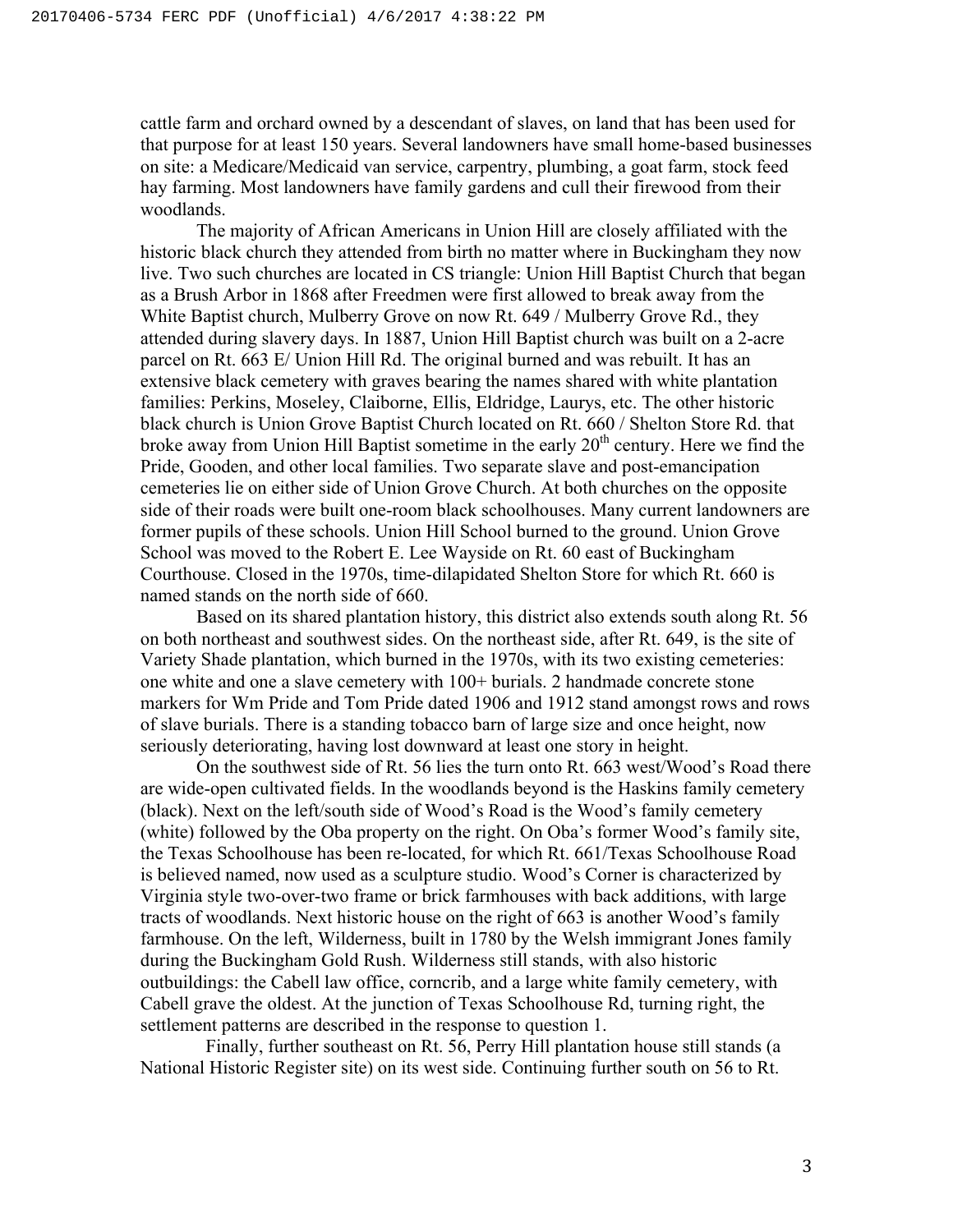647, also west, Willow Lake plantation still stands 1.8 miles from the center of the CS site on Rt. 56.

3. What is the historic significance of the site? Has it been honored with a national, state, or local historic designation?

The Dominion CS and pipeline route application has evoked long-held concerns by African American residents of Buckingham that Black history in the county, aside from the work first done during a WPA cemetery surveying project in the 1930s, and decades later by Lynn and Carl Henshaw of the Buckingham Historical Society to survey slave cemeteries, has been largely "made invisible" in public history. In 1985, Historic Buckingham, Inc, the county's historical society undertook a decades-long project, in their words "to systematically identify all the people buried in the county." Now 4 volumes, *Buckingham Burials,* is the result. The Union Hill/Wood's Corner District is primarily found in Volume 1, although incomplete. Listed by name, date of birth and death and any inscriptions, only route numbers are given to locate these, which makes them extremely difficult to find. The herculean mapping work done by Carl and Lynn Henshaw concentrates on siting slave cemeteries. By Mrs. Lynn Henshaw's admittance, this work still requires mapping between 30-50 more entries just to complete her alreadyidentified list. In addition, in oral narratives from residents of Union Hill, there are many family cemeteries and even single slave graves that are known and passed down through generations that have not been recorded or noted for the public record that need to be.

Perry Hill plantation has National Register of Historic Site status, but other standing plantation owners – of Willow Lake and Wilderness -- have not done so. The present owner of Wilderness is contemplating this filing. Willow Lake is a large working farm, whose original home building has been considerably renovated and enlarged from the original design. Several historic outbuildings, such as a former school and farm buildings still stand.

4. What is your site's history? Has its role changed over time?

To locate the Union Hill/Wood's Corner Rural Historic District for the Preservation Virginia nomination committee in Question 1, I included much of what we know about the history of specific sites within the district and what socio-culturally ties this district together. Other than the information already presented on the Union Hill part of the district, what is most significant is the quotation by one landowner that, "the majority of families' grandparents were slaves in this area." Mr. Charles White, a spouse/outsider from Clifton Forge, VA and impacted Union Hill African American landowner has written two books about African American and slave history in Buckingham, *The Hidden and The Forgotten: Contributions of Buckingham Blacks to American History*, 1985; and, less pertinent to this historic preservation effort, a book co-authored with E. Renee Ingram, *Buckingham County (VA) (Black America Series)*, 2005. Mr. White's 25-year Buckingham Blacks research project was undertaken to counter the near-erasure of Black History, and most especially, the lack of honor given to Carter G. Woodson, father of the Black History movement, who was born to Freedmen parents in Buckingham County. Mr. White's excellent and thorough research work is from social history or alterative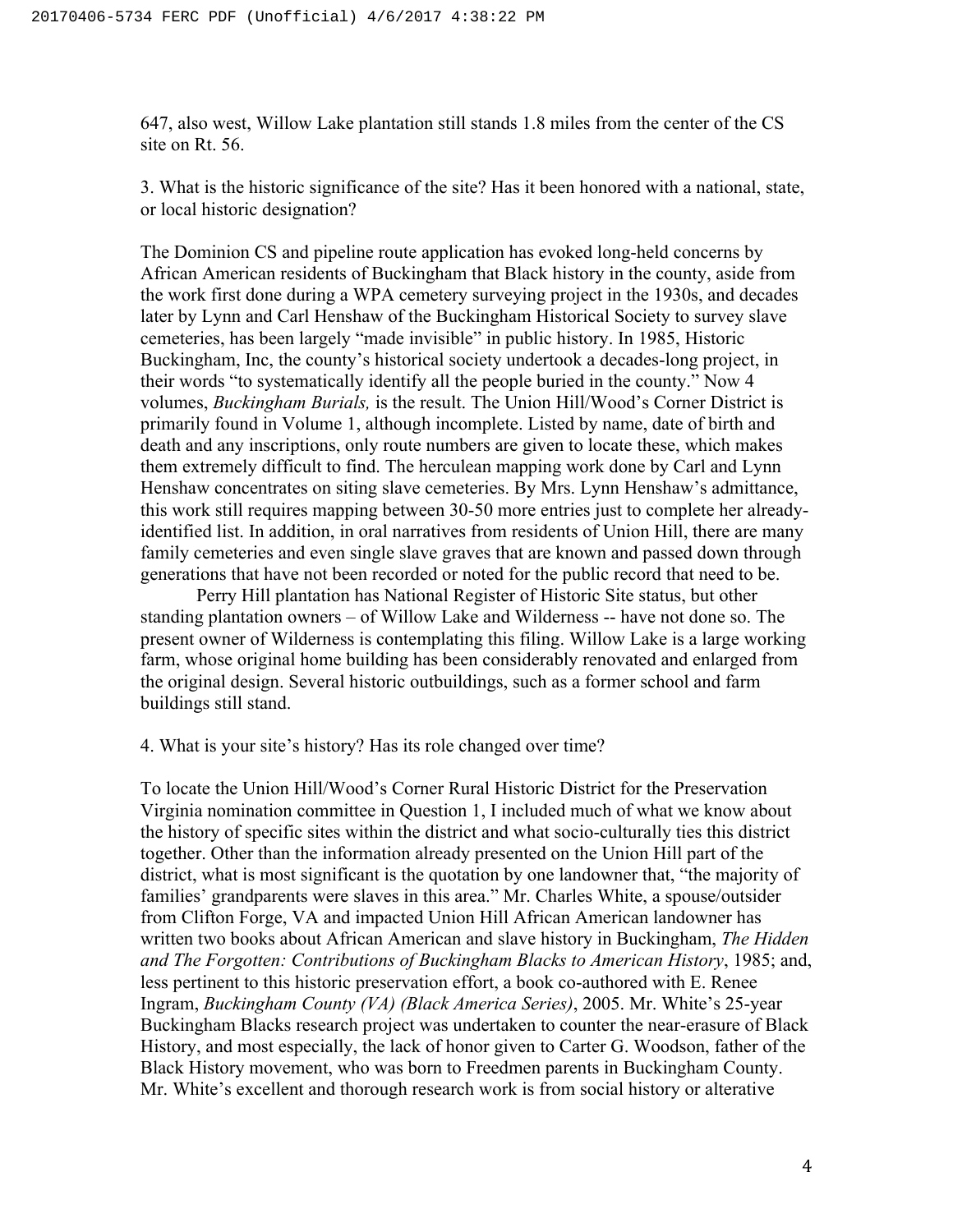texts to courthouse records -- including Confederate Army pension records for slaves who worked for officers or sent by owners as part of slave draft allocations required by the Confederate government in Richmond. The commissioned work by Buckingham County to honor the U.S. bicentennial authored by Eugene Mahoney in 1976, *A History of Buckingham Virginia: Buckingham County Founded 1761* does include references to slave and post-Emancipation history

To build on a small historical record of Union Hill/Woods Corner, it will be necessary going forward to get first person narratives from residents who've moved away, such as from Charles (Jefferson) Harper, now of Baltimore, whose oral narrative of boyhood in Union Hill led the applicant to the Variety Shade cemeteries. Mr. Harper adds understanding to the difficulty of learning through passed-down family stories about slave history. He spoke of these as "passed down by men only" from older to younger male family or by male mentor, as was the case for him. This secrecy he ascribed to their "shaming" elements, as they often concerned births out of wedlock, some illegal interracial births, births from adulterous unions before DNA testing, and so on, with dire consequences for the parents and children involved. Mr. Harper told Lakshmi Fjord that he has never spoken of the particulars of his family and slave history to his own children. He related that his great great grandmother was Betsey Hemmings, daughter of Mary Hemings and Thomas Jefferson, born 1783. Mary was Sally Hemings' sister. At 14, Betsey Hemmings was among those slaves given to Thomas Jefferson's younger daughter, Mary known as Maria, at her marriage to John Wayles Eppes. After Maria's death at 25, Eppes moved to Buckingham County to his plantation, Millbrook. That Betsey was Eppe's concubine and bore him children is given evidence by her tombstone and grave next to that of John Wayles Eppe's own grave, of equal height and fineness. Mr. Harper says that children borne of that union were given the last name of Jefferson, not Hemings or Hemmings. When Mr. Harper's mother remarried, he took the surname of his stepfather, Harper, also a Freedmen descendant.

Of the Union Hill portion of this district, we include other anecdotes. Dismiss Haskin's great grandfather left with his master to serve him during the Civil War for the Confederacy, and when his master was killed, Dismiss returned his body to his family as requested. Haskins family land is right next to the CS site. Dicey Shelton, whose son opened Shelton Store on Rt. 660, was a slave and her son, Fleming Shelton, told Charles Harper some "awful stories" of what happened to her. She was a member of Union Hill Church. Union Hill Church as formed when Mulberry Grove Baptist Church, when the Baptist Convention finally allowed its Freed Slave members to leave the church in 1868. Before they left, the slave members constituted three times the number of congregants than whites.

Of the plantation families, we have more written documentation. Dr. John Pierre Bondurant family is first mentioned as arriving from France to Manakin, Virginia (a town entirely formed of Huguenots, formerly a Monacan settlement) onboard a vessel arriving on 1700 (Bondurant Family blog). By Act of the Governor, Huguenot refugees were not only given en toto a huge tract of 19,000 acres in Henrico, but also made exempt from taxes for seven years. The first mention of now John Peter Bondurant (the son) in Buckingham was a land grant signed by Gov. Thomas Jefferson for 1,125 acres in 1755. In 1997, Gov. James Monroe granted Richard Bondurant 2,113 acres and another parcel 135 acres in now Buckingham. By this time, Bondurants and Moseleys were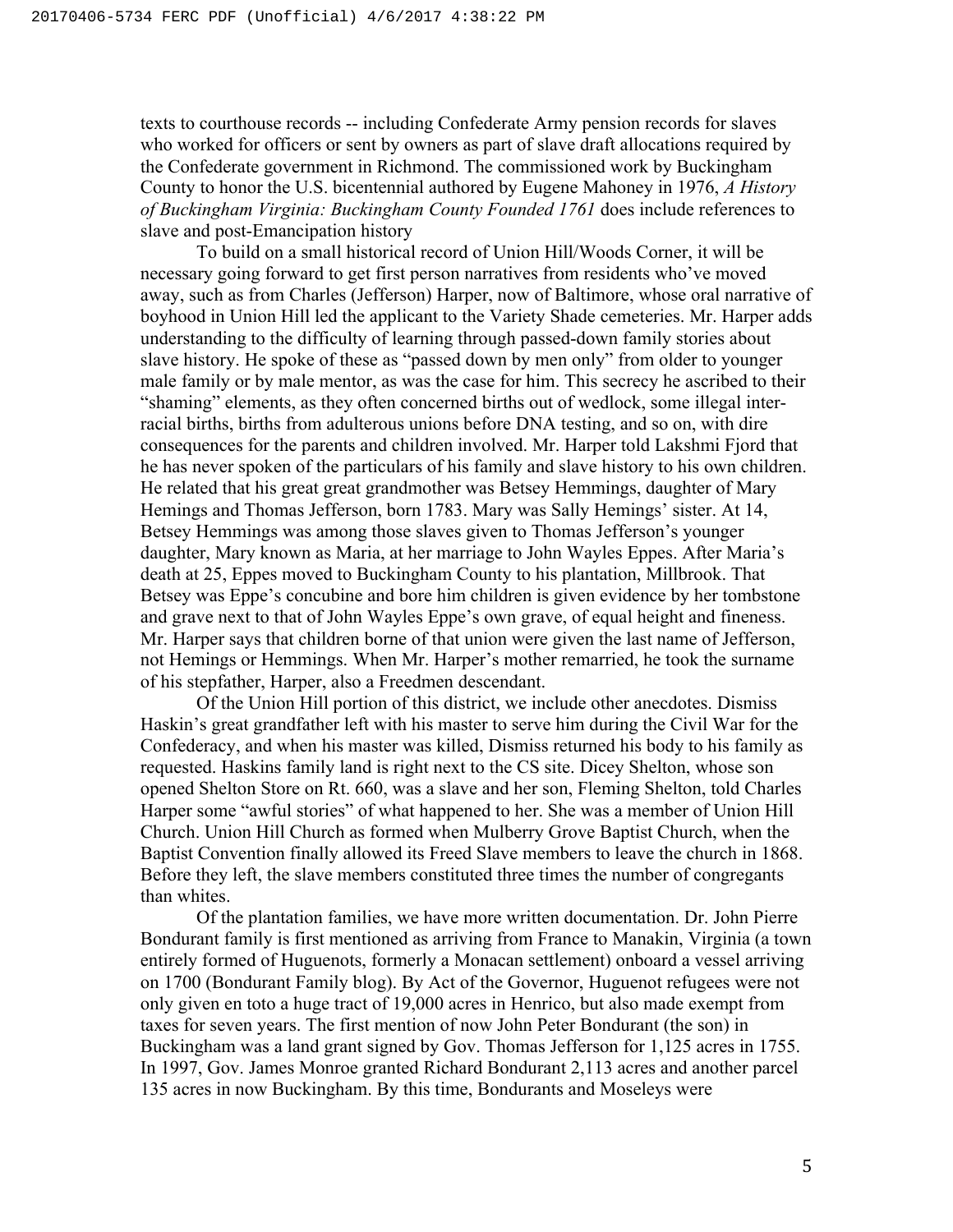intermarrying and their inheritors built the various plantation homes named above and also Oaklawn and Wheatfield (outside this scope).

What we know about Variety Shade plantation: That Col. William Moseley (War of 1812) built it 1798 for his daughter Maria Moseley Bondurant, who lived there until 1825; George Perkins Bondurant inherited it and left it to his son Alexander Joseph Bondurant in 1880. In 1890, when he died, it was left to his heirs and came down to his granddaughter, Emily Wilson; then to her heirs, date unknown, which subsequently formed Variety Shades Landowners, Inc. The plantation house became a boys' camp. Variety Shades, LLC sold part of this shared inheritance to Dominion Power for the compressor station. It was uninhabited and burnt sometime in the 1960s. When it was a working plantation, Col. Moseley had between 350-400 slaves, who worked many tobacco fields and acres of apple orchards. Slaves worked a sawmill and blacksmith shop, and plantation outbuildings ruins remain including a well-house, smokehouse, salt house, and part of the extensive brick slave quarters. About the latter, Charles Harper (born Jefferson) reported to this author. Mr. Harper grew up on Union Hill Road, and hunted regularly in the woodlands of this district regularly.

Wilderness was built by Joseph Jones, an immigrant from Wales who came during an early phase of the long Virginia "Gold Rush," where gold and copper have been mined since Monacan times, according to John Smith's journal as informed by Powhattan informants. Joseph Jones built Wilderness in 1780. In 1855, William Cabell bought Wilderness and built an adjacent law office. It is said by the current owner, Stephen Ramsey that Cabell brought slaves here from other family plantations nearer the James River, to hide the from the invading Northern Army during the Civil War. The Woods family bought it from Cabell, followed by Mary Carol Roberts, a Rev. Mathews, from whom Mr. Ramsey purchased it.

This district has always been used for deer hunting, and also bear hunting. In fact, when tromping woods to find the Haskins' family cemetery, we found fresh bear tracks. Now, hunt clubs have taken hunting leases on the open fields and woodlands, and deer season in Buckingham is longer than other counties, which makes it a destination for hunting tourists who come from as far as New York. There is still an agricultural area, but the main crop is no longer tobacco. There are still market orchards and farms, as mentioned elsewhere. Home gardens continue to be a key source of fresh vegetables. There are no longer any stores, sawmills, or other storefront business in this district.

Buckingham's Gold Rush history, that brought the Jones family from Wales to Buckingham in the late 1780s, needs greater research, as does the slate quarry, role of the Kanawha and James River Canal, and the history on the ground of Civil War actions and slave quotas in Buckingham.

Union Hill/Wood's Corner's role in Buckingham has changed along with most of the county's districts. Once a thriving plantation economy based on slave labor, a site of gold and copper mining, and small businesses including country stores, blacksmiths, home law offices, even midwifery, now such small county enterprise cannot sustain itself. There remain a slate quarry and kyanite mine in Buckingham but not in this district. Woodland forest clear-cutting is probably more important to supplemental income now, however, some books on the Monacan mention that they were "foresters" of these lands, also.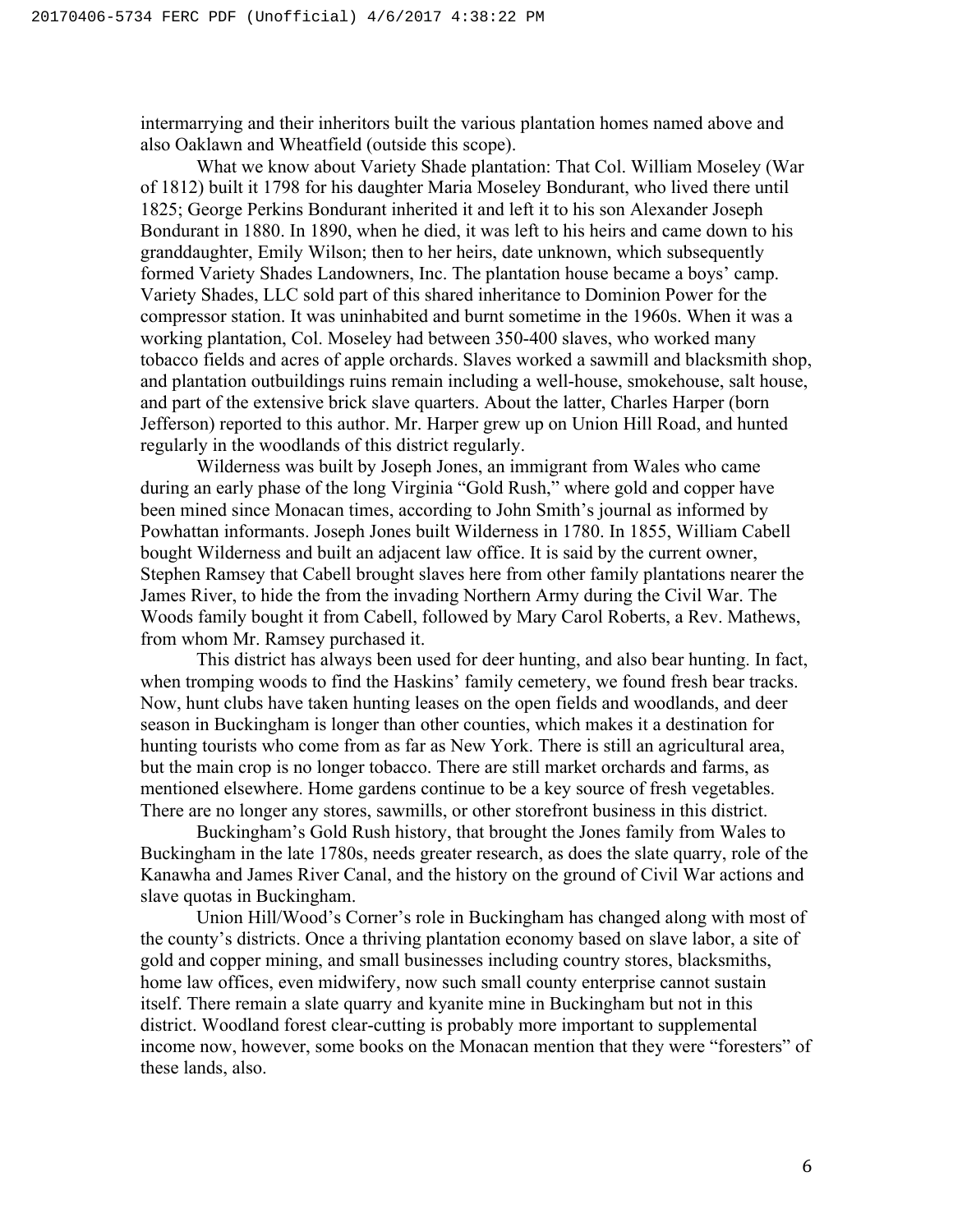5. Why do you want to save it? (What is special about it, and why does it continue to be important to you and your community?

This nomination application is an effort by those who seek better inclusion of Buckingham's African American history in the record of Virginia's slave and postemancipation history. If successful, we would make public your substantiation of this site's historic significance and convey this information to FERC, Dominion Power, and Buckingham's residents as steps towards public and private actions to preserve it. As such, greater recognition that this site and its environs deserve more finely grained identification processes of the cultural resources dating from Native American, colonial settlement, plantation and post-emancipation histories, would fill an almost total gap in public knowledge about this district's place in each of these.

African American landowners in Union Hill describe a pattern of marginalization of Buckingham's slave and post-emancipation Black history within both Buckingham's and Virginia's "public history" to explain why Dominion Power was able to locate the CS in their midst without strong political pushback or other residents' outcry, as occurred in other ACP-impacted Virginia counties. As such, this district's history is very much at the heart of larger concerns among preservation historians and African Americans about "missing" or "invisible" slave history "on the ground" where it was lived. For an example, African American residents cite the case of Carter G. Woodson, born of freed slaves in 1875 in New Canton, Buckingham County, who became known as the "father of Black History." Yet, in the county of his birth, African American residents decided to create a separate Buckingham Afro-American Historical Society because the predominantly White Buckingham Historical Society was not interested in erecting a memorial to him and his work in the county. This group is reformulating around the threat to Black history in Union Hill posed by the CS site in its midst.

Because this district of Buckingham involves all of the most interesting chapters in Virginia's prehistory, colonial and post-colonial histories – from Monacan copper and gold mining nearby and extensive trade routes through it to Huguenot immigrant landowners granted parcels by the special status given by the Commonwealth of Virginia to Huguenot religious refugees fleeing persecution in France; from these slave economyfueled plantations that early successfully grew tobacco for export to the Virginia "gold rush" with accompanying Welsh migration that brought Joseph Jones to build Wilderness in 1780; from the plantation family and slave soldiers in the Revolutionary War, War of 1812, and Civil War to the freed slaves who became first elected delegates to the Virginia House of Delegates starting in 1869; the effects of Jim Crow loss of civil liberties, and more – all were experienced by inhabitants of this district.

Unlike counties in Virginia where their slavery past has been buried deep under later development, Buckingham's poor economy of mainly resource extraction jobs in forestry and mining, a prison, and farming has left unchanged the fact of White and Black families with the same last names living nearby with a shared history on opposite sides of enslavement practices. The spouses of descendants of slaves living in Union Hill speak of how shocked they were to move there from California or North Carolina to witness those natives' "almost total lack of feeling that they can change anything in this county." Mr. Charles Harper (great grandson of Betsey Hemmings) said, "I can tell you what I've never even told my children – the history of Betsey Hemmings told me in secret by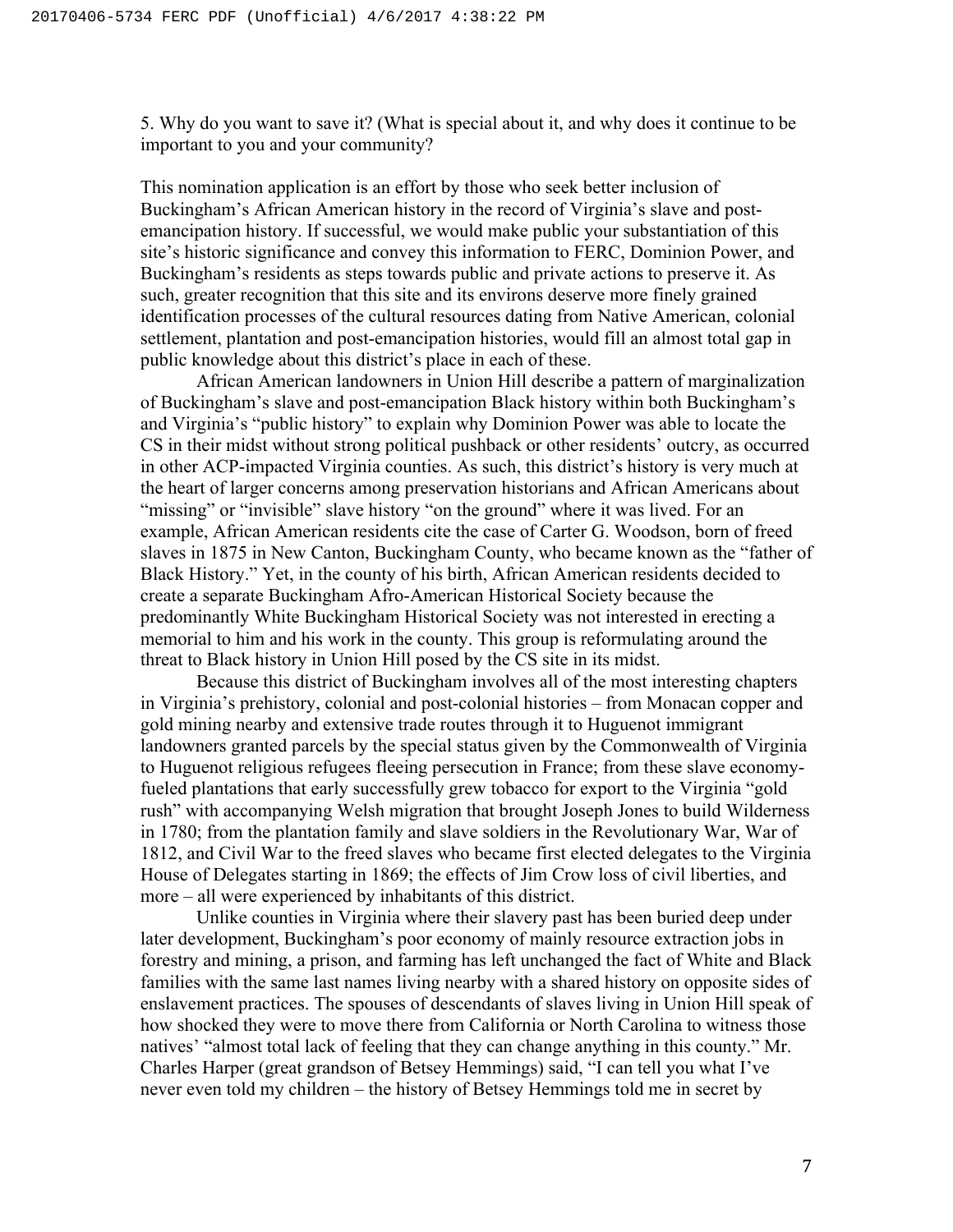Walter (Patteson)." To historians of the South, none of this is news. However, the particular character of Buckingham is its isolation because of its economy, and the effects of that isolation on generations of inequitable social dynamics. Our hope is that by better knowing the history of this district from all perspectives and forms of evidence and not just that of "big houses" and "big men" that more inclusive history will address some of the deep wounds of slavery history.

6. Describe the impending threat to your site (how imminent is it?)

At particular risk is the shared plantation heritage in Buckingham as a "Burnt County" and the historic part this particular district plays in that history. At the present time, there are descendants of former slaves still living on the lands purchased by their Freemen or freed slave ancestors on former plantation lands still living in Union Hill. The extreme hardship of losing most of the property value of properties that border the compressor station as a 24/7 365 industrial complex also means that this form of wealth passing to the next generation would be no longer possible. The CS site would cause this district's complete transformation from a rural woodland and farming district to an industrialized zone. Ironically, because the air quality at the CS is so high, Dominion has asked for only a "minor source" special use air permit since the high quality allows for more pollution to be added to the atmosphere. Further, this high air quality at baseline before construction also allows them to use lower-grade technology in their engines to remove more toxic pollutants before emission. The network of pipelines feed into 57,683 hp fracked gas fueled turbine engines running 365 days a year that emit constant noise, and air, water, and soil impacts from emissions identified by the American Medical Association has having potentially grave public health effects. In addition to methane at hazardous levels, such large compressor stations are being measured as emitting CO2 at higher levels than coal-fired plants, benzene and formaldehyde at potentially hazardous levels. Compressor stations must routinely vent volatile fracked methane gas or risk explosions or long methane burns such as occurred from October 23, 2015 until February 10, 2016 in Porter Ranch, CA. This burn was of the contents of underground methane storage tanks, and the ACP LLC applied for 2 underground and 1 above ground storage tanks for this site – one underground for methane. Yet, in their DEQ Air Permit included no construction specifications. At the Porter Ranch pipeline burn, 5,000 families within 5 miles of the site were evacuated by judge's order. The Union Hill compressor station would be a network of such pipelines running in all 4 directions of the compass at this intersection of the proposed ACP with the existing 4-pipeline Transco Corridor. Thus the CS if built will forever make further historic preservation work or alternative uses of this land for economies that give jobs while retaining its historic character unfeasible.

Dominion Power filed its 30,000-page application for the ACP to FERC on October 18, 2015. Because of efforts to change the routing of the pipeline through parts of our National Forests in Highland, Augusta, and Nelson Counties, historic preservation work performed by the legions of residents of Augusta and Nelson County to seek route changes that have been successful, this proposed compressor station has been increased in size by over 25% already. By focusing on alternate routes to FERC for the ACP, however, these other nonprofit organizations have reinforced unintentionally the fixity of the Virginia compressor station location in Buckingham. Understandable desires to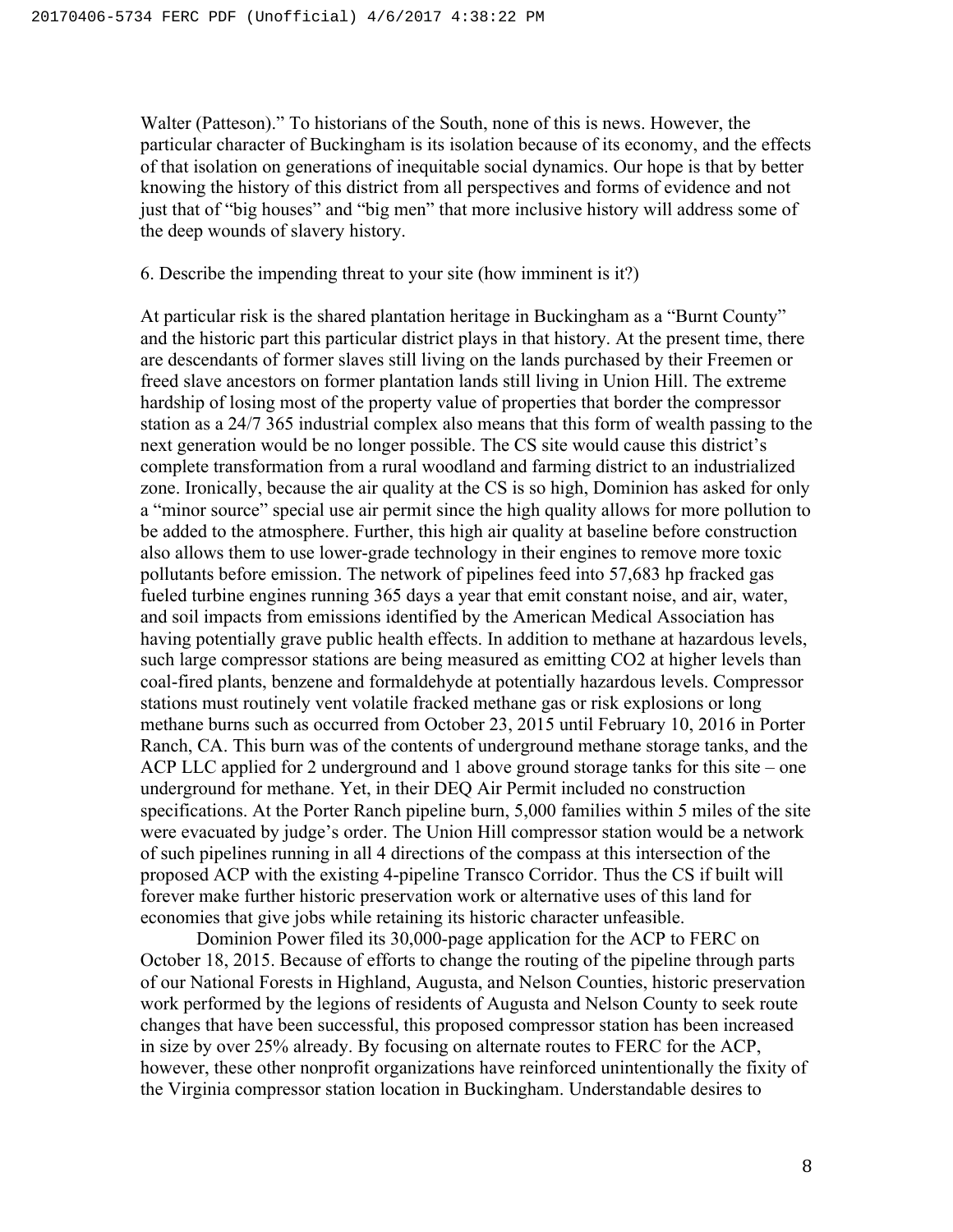protect their localities from a pipeline easement have brought successful alternative routes to the filing that leave unaddressed and unmentioned the geometrically more harmful impacts on the Union Hill/Wood's Corner residents of the huge industrial complex. The mechanisms of the FERC process has sadly pit each county or even different localities within each county against the other, many using Section 106 of the Historic Preservation Act, others Endangered Species Act, etc.

Buckingham is the only county whose Board of Supervisors has not used their political power, their automatic Consulting Party status under Section 106, or NEPA (National Environmental Protection Act) rights to require a major source air emissions permit as the sole Virginia site of a compressor station. On the contrary, Dominion Power has promised Buckingham \$1.25 million in yearly tax revenues for bearing the burden of the compressor station. This windfall promise – with no supporting accounting documents or evidence -- to a poor county has had the effect of silencing all Board of Supervisors from critiquing the project or using the existing laws to ensure air quality protections and historic preservation surveys are thorough.

Unfortunately, reporting revenue promised to other places that have allowed fracked gas drilling on contracted leases with landowners, or to municipalities/counties with compressor stations, reveal that in deed these revenues do not materialize at such significant levels. Most gas companies offset construction and production cost deductions. These promises do not reflect what scientists are now predicting about actual shale gas reserves in the United States. For the Marcellus gas reserves most cited as the source for the projected ACP, the USGS considers there are from just over 3 years of frackable gas available instead of the 11 years projected by the gas industry.

A further risk that Union Hill/Wood's Corner faces is that inadvertently the anti-ACP pipeline discourse inadvertently echoes the concerns expressed by African Americans in Union Hill about their history being made "invisible" in public history discourse. For, now in anti-ACP pipeline discourse, it is difficult to find even a mention of the compressor station at all, as if pipelines do not require high-pressure propulsion of gas for transmission. The author of this application has been almost completely focusing on requests to these groups to stop leaving out the CS from pipeline discourse as if they are not integral to this infrastructure.

In fact, in the gas industry, compressor station proximity is termed "the sacrifice zone." Despite recent inclusion in climate change discourse about "front-line communities" – and their skewing towards the "voiceless", often people of color or the impoverished -- the fact that only front-line community "sacrifice zone" in the ACP in Virginia is Union Hill/Wood's Corner remains largely an unspoken matter.

7. What is involved in the effort to save your site? (i.e. an organization, historical society, Main Street program, etc.). Have these organizations made a financial commitment to the effort? Are there any groups that oppose the preservation of your site?

As mentioned, the Buckingham African American Historical Society is in process of reformulating to address the evidence needed for Section 106 Historic Preservation efforts at the Union Hill portion of this proposed district. These members are highly motivated amateur historians or most-impacted landowners. Lakshmi Fjord, the author of this application to Preservation Virginia, is an anthropologist and member of the Friends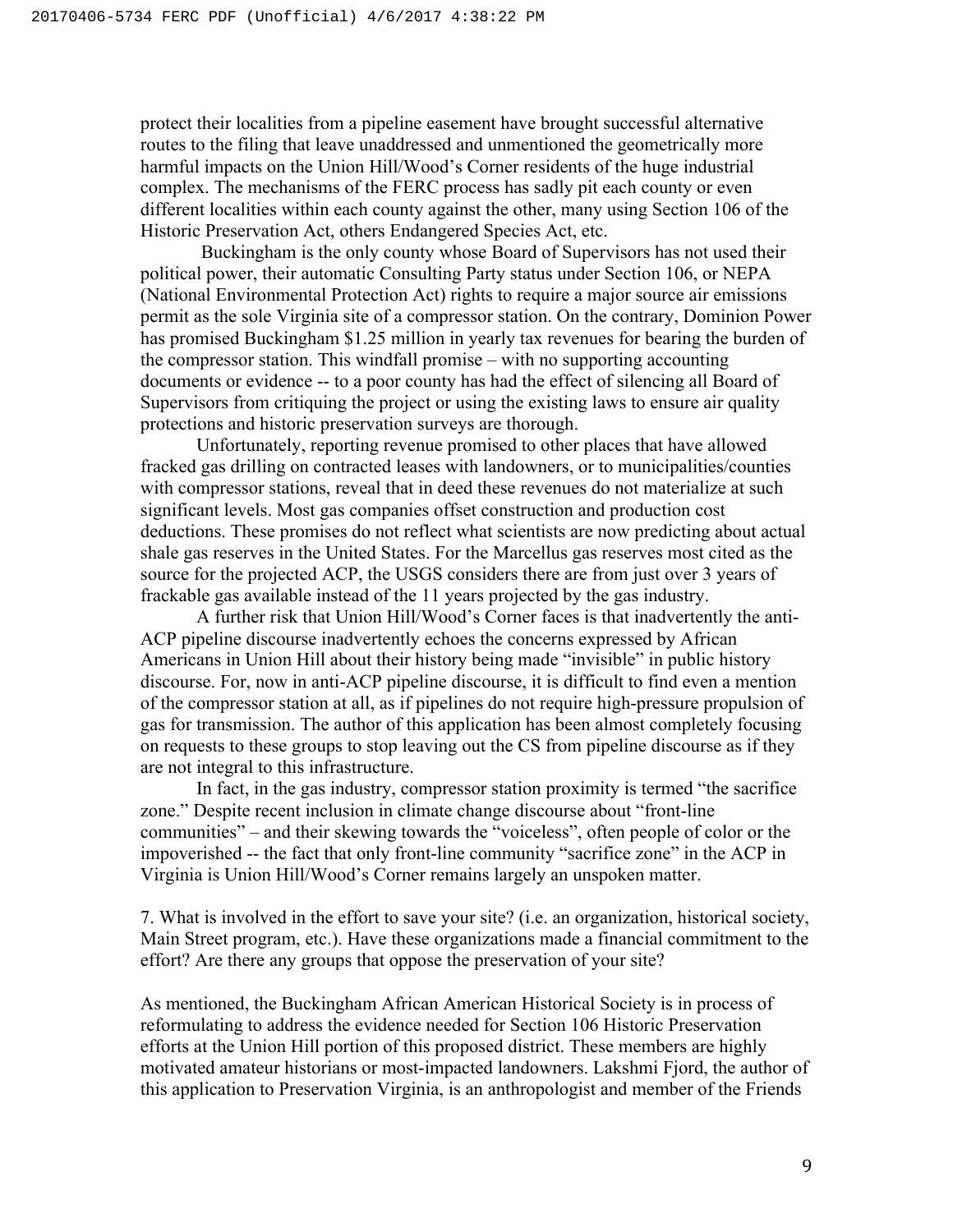of Buckingham steering committee. She is coordinating the historic preservation efforts. At this time, one member of the Buckingham Historical Society has agreed to open their files to this project, to walk lands to find and GPS locate house-sites and cemeteries. Justin Sarafin and Sonja Ingram of Preservation Virginia have spent 2 days in the historic district environs and subsequently requested Consulting Party status on the ACP. Sonja has provided leads to a historic archaeologist and the Virginia Dept. of Historic Preservation contact for Buckingham. We plan to extend to our efforts to work towards a nomination for eligibility for National Register of Rural Historic District status for this district. Much evidentiary work needs to be done in the Buckingham Courthouse despite its lack of records before 1869. Oral narratives from both Black- and White-descended plantation families will fill in some of these blanks, as would further courthouse explorations in Ablemarle, Goochland, and Henrico Counties – all of which in reverse order encompassed what is now Buckingham County.

As yet, there are no specific financial commitments to this effort except Dr. Fjord's who is volunteering her time and expenses to date; and Friends of Buckingham who has pledged to cover necessary documenting expenses. We will need to do some fund-raising from local groups if needed to pay an archaeologist, but primarily plan to rely on volunteer labor.

There is no one in Buckingham County who directly opposes doing any type of historic preservation work. However, because the compressor station is sited in a majority African American community, there has been resistance to help our efforts when these were coached in terms of race alone; or, if deemed "anti-compressor station" when the Buckingham Historical Society was first approached. Now, this resistance appears to have abated since our work is exactly in line with what they do for other districts and have done for cemetery mapping.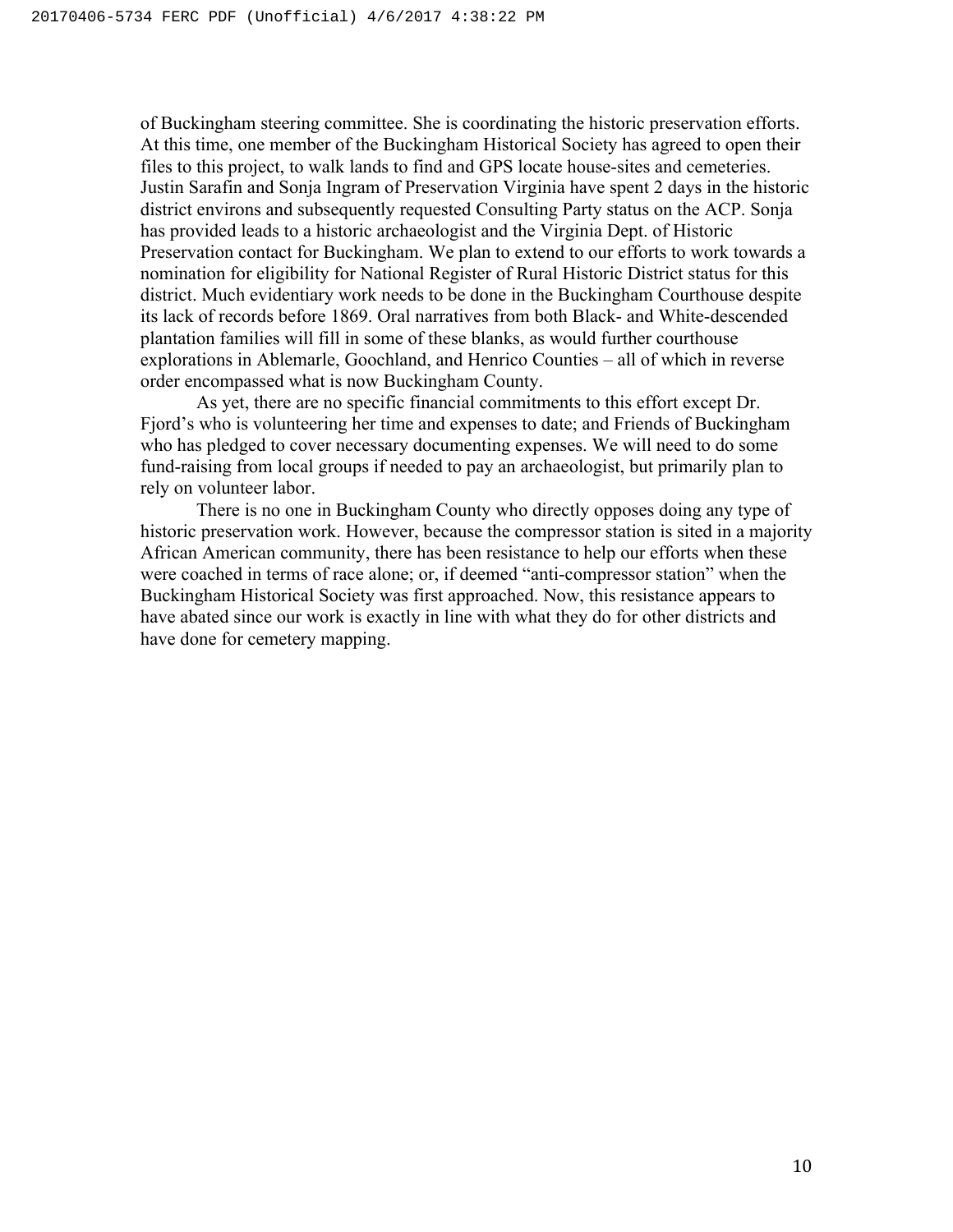

August 6, 2016

Mr. John Eddins Advisory Council on Historic Preservation 401 F Street NW, Suite 308 Washington, DC 20001-2637 SENT BY EMAIL

Dear Mr. Eddins,

We are submitting this letter in response to your request for information about issues we have encountered with the Section 106 process for the Atlantic Coast Pipeline (ACP). Since 2015, Preservation Virginia has been involved with historic resources in several Virginia counties potentially impacted by the ACP as well as the Mountain Valley Pipeline (MVP). We are especially concerned about historic resources located in Buckingham County, Virginia and the seemingly inadequate consideration they have received during the Section 106 process.

Our concern for Buckingham County's historic resources has much to do with its interwoven social and political environment. Unlike Nelson County, the Buckingham County Board of Supervisors and the local historical society have shown little interest and have not requested consulting party status for the ACP, leaving Buckingham's historic resources in a particularly threatened position. A small group of volunteers from the Friends of Buckingham (working on the Union Hill/Woods Corner Rural Historic District nomination process) and representatives from the eligible Yogaville Historic District have taken on the task of monitoring the Federal Energy Regulatory Commission's Section 106 process for the ACP.

Although culturally congruent parts of the same prehistoric, colonial, and plantation settlements on the east and west sides of the James River in what are now Nelson and Buckingham counties, the Buckingham sites appear to be receiving far less attention as is required by the Section 106 process. One example is the area that has been chosen for the single compressor station to be built for the ACP in Virginia. The 68-acre parcel purchased by ACP, LLC for this compressor station was once part of the Variety Shade Plantation in Buckingham County and lies in the middle of the historic African-American community of Union Hill. The existence of this plantation and the post-Emancipation African-American community would indicate that historic sites exist in this area; however, at this point in the process, we are unable to obtain reliable, official information about the compressor station site and its potential impact on historic resources. Very little information has been provided to adjacent landowners or interested stakeholders (whether recognized as consulting parties or not) regarding sites surveyed or artifacts recovered in the Union Hill area.

In May 2016, the lack of communication from the Federal Energy Regulatory Commission combined with concern about the seemingly deficient archaeological and architectural survey for the ACP in Buckingham County prompted Preservation Virginia to include "cultural resources threatened by utility infrastructure projects" to our annual Virginia's Most Endangered Historic Places List (see Attachment 1: 2016 Most Endangered Historic Places press release, pp. 6-7). This designation reflects mounting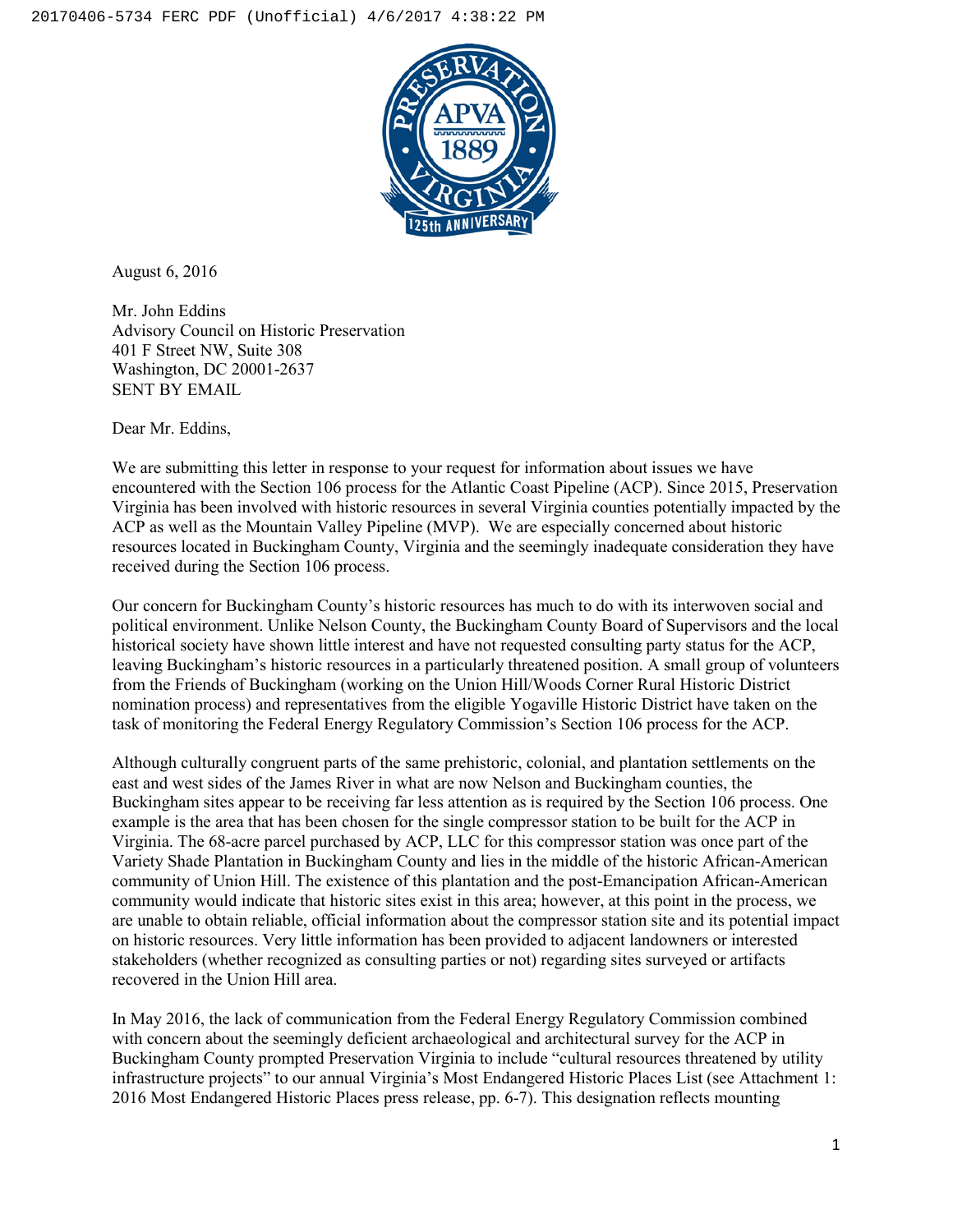apprehension about the potential damage of large-scale transmission and infrastructure projects to scenic, historic and cultural resources in the state of Virginia (see also Attachment 2: Preservation Virginia comment to FERC, May 31, 2016 and Attachment 3: Preservation Virginia to ACHP, June 9, 2016). As mentioned in the email, below you will find summaries of our four main areas of concern.

#### **CONCERN #1: CONSULTING PARTY STATUS**

Preservation Virginia, the nation's oldest statewide historic preservation organization, was denied consulting party status for the Section 106 process for the ACP (as well as the MVP). In both cases, FERC responded that their existing procedures will provide Preservation Virginia sufficient opportunity to comment on the pipelines' potential impact on historic resources. Representatives for the Yogaville Historic District and the Union Hill/Woods Corner Historic District have each also been denied consulting party status by FERC. As the ACHP has said for this and countless other projects, consulting party status is an essential component of the Section 106 review process that allows an organization to officially participate in meetings, provide comments on survey documents, and formally comment on cultural resource investigations and mitigation decisions on behalf of historic resources.

#### **CONCERN #2: INCOMPLETE HISTORIC RESOURCE SURVEYS IN BUCKINGHAM COUNTY AS COMPARED WITH OTHER ACP-IMPACTED COUNTIES IN VIRGINIA Number of Sites Recorded**

The most current, publicly available maps for the ACP show the pipeline crossing under the James River between Nelson County and Buckingham Counties within the historic district of Warminster (see Attachment 4: Screenshot ACP Map revised 7/18/2016, Appendix K, Part 1, P.57). The Virginia Department of Historic Resources' digital resources map of Buckingham County shows a small group of sites at the James River where the pipeline crosses and a small number of sites along the continuation of the pipeline route to the Union Hill compressor station in Buckingham County (see Attachment 5: Screenshot ACP Map revised 7/18/2016, Appendix K, Part 2, P.58) and diagonally across Buckingham to its border with Appomattox County (see Attachment 6: ACP Map revised 7/18/2016, Appendix K, Part 2, pp. 59-64).

Fairly large gaps (up to 4 miles) exist where no sites appear to have been recorded (see Attachment 7: VCRIS Map of Buckingham County Historic Resources). We are concerned about the dearth of sites recorded in areas of the county located near the James River on the Buckingham side and also away from the James River. *The Historic Resources Identification and Assessment of Nelson County*, *Virginia* completed in 1993 by the Thomas Jefferson Planning District Commission shows very little or no correlation between the number of sites and proximity of the James River (see Attachment 8: The Historic Resources Identification and Assessment of Nelson County, Virginia).

#### **James River-Area Prehistoric Sites**

Two significant sites impacted by the ACP (which existed on both sides of the James and extended along both sides for some miles) include the prehistoric Monacan Indian "town" generally accepted to be Monahassanough, as reported by John Smith, and historic (and present-day) Warminster, where the amended ACP route is proposed to pass under the designated Scenic and Historic James River. Due to Monahassanough's recognized significance, ACP, LLC's amended route was moved to avoid the James River Road Bridge crossing, yet now is proposed to cross under the James at Warminster, some miles further to the north (the James makes a large U-bend here).

We are concerned about the misconception that this prehistoric site was limited to the present bridge crossing. University of Virginia archaeologist Jeffrey Hantman, who has completed several excavations on both sides of the James at its confluence with the Tye, wrote in 2001, "Late Woodland sites [AD 900 – 1600] are densely distributed along major rivers. The banks of the James, Rivanna…at times appear to hold nearly one continuous artifact scatter, with only occasional areas lacking settlement." Therefore, we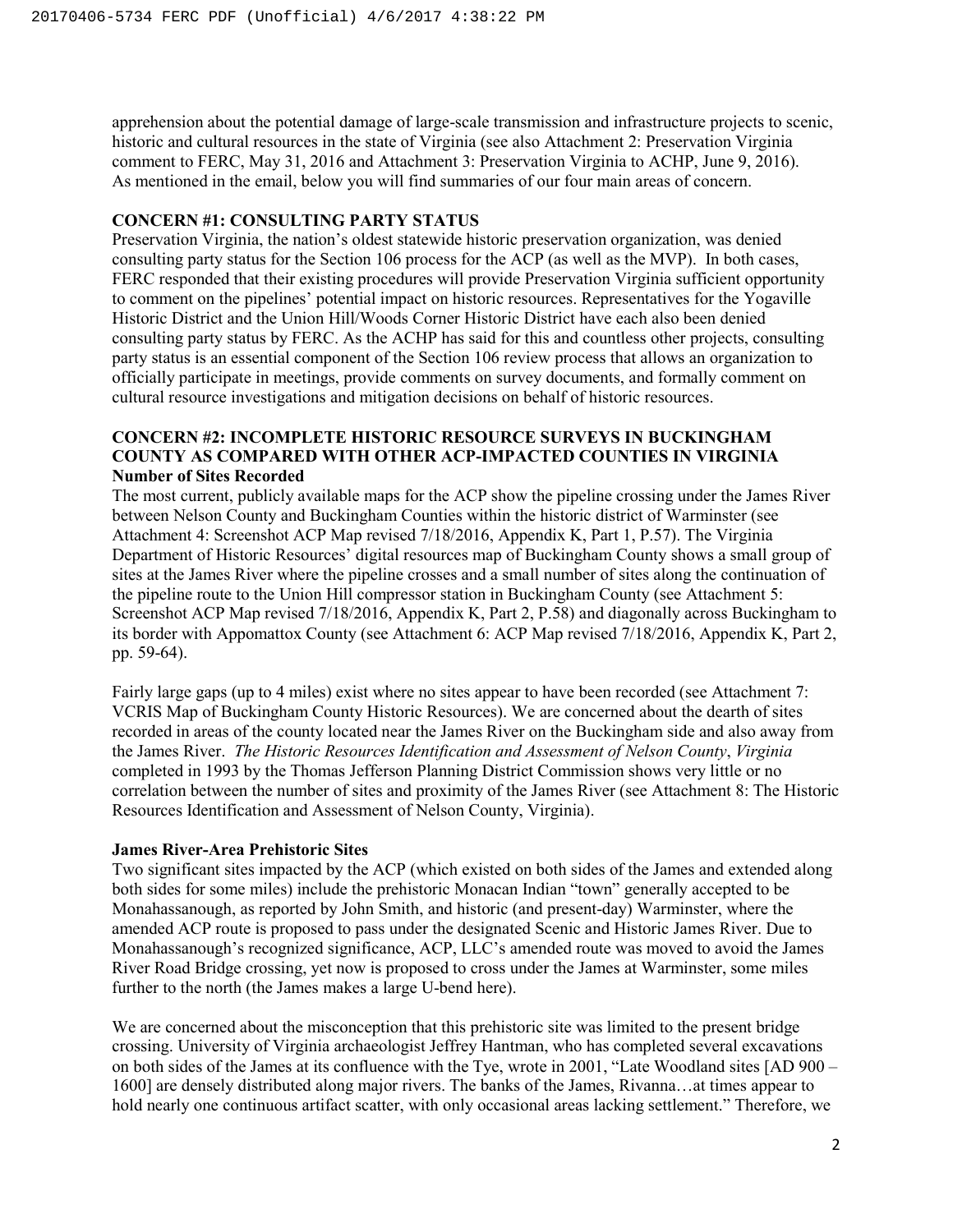find it unusual that only small and insignificant finds have been excavated and recorded for the (present day) Buckingham County side, unlike for the (present day) Nelson County side of the river. Both prehistoric and historic settlements are known to have been built intentionally along both sides of the river for several miles.

The possibility of a high presence of artifacts and features related to the Monacan settlement patterns in this area deserves ample investigation on both sides of the James River. It is unclear if sufficient investigations have been completed since only small prehistoric lithic scatters have been recorded on the Buckingham County side. In some instances, archaeological sites along flood-prone and heavily silted rivers are too deeply buried to be recovered with traditional excavation methods. In order to locate deeply buried archaeological sites in these locations, archaeological investigations employing deep test units and/or trenching may be required.

#### **James River-Area Historic Sites**

The amended ACP route is now proposed to cross under the James River in Warminster. Since 1724, when William Cabell received a grant of 26,000 acres through which the James River passed, his descendants and later the Yancey family, to whom this land was transferred, established several districts that exist to this day: Wingina, Union Hill, Warminster, and Manteo. These districts span both sides of the James River in what later became the separate counties of Buckingham and Nelson. These families built plantation homes on both sides of the James. Their living descendants report that family ferries connected them with their relatives living on the other side of the river (personal communication 2016).

In 1785, the James River and Kanawha Company canal project began and extended along this section of the James, providing a major transportation route for passengers and freight by water between the western counties and the coast of Virginia. The plantation economy on both sides of the James involved transport from these plantations to market using either family barges loaded mostly with tobacco manned by their slaves or commercial barges.

At this time, only land histories, buildings, gravesites, and more from the Nelson County side of the historic settlements of Norwood-Wingina (formerly Monahassanough and then the colonial-era Hardwicksville that grew up around a trading post on the present-day Buckingham side) and Warminster Historic District have been included in applications named as eligible for historic district status by the Virginia Department of Historic Resources. Thus, modern land ownership and county boundaries have unintentionally altered our historical understanding of contiguous and culturally congruent prehistoric and historic districts where the James River forms their core, not their edges.

On the Buckingham side of Warminster, where the amended ACP route proposes to cross under the James, once stood the Yancey family plantation of Yellow Gravel. It burnt to the ground, but remains of the foundation, a cemetery, and a tobacco barn still remain (personal communication 2016). However, no historic sites have been excavated or surveyed at this site in a neighborhood where descendants still live (see Attachment 9: ACP Resource Report 4: Cultural Resources for Buckingham County sites, Pages 64, 80, 84-86, 88, 93-94, 104).

#### *In order to address concern #2, the following information is requested:*

- 1. The complete archaeological and architectural reports for the Buckingham County pipeline route including information and maps on sites recovered and the descriptive database of artifacts. The maps should include excavated shovel tests (positive and negative) and areas of pedestrian survey.
- 2. Maps of the compressor station site showing its boundaries, the shovel test locations showing positive and negative and information on any historic resources recovered.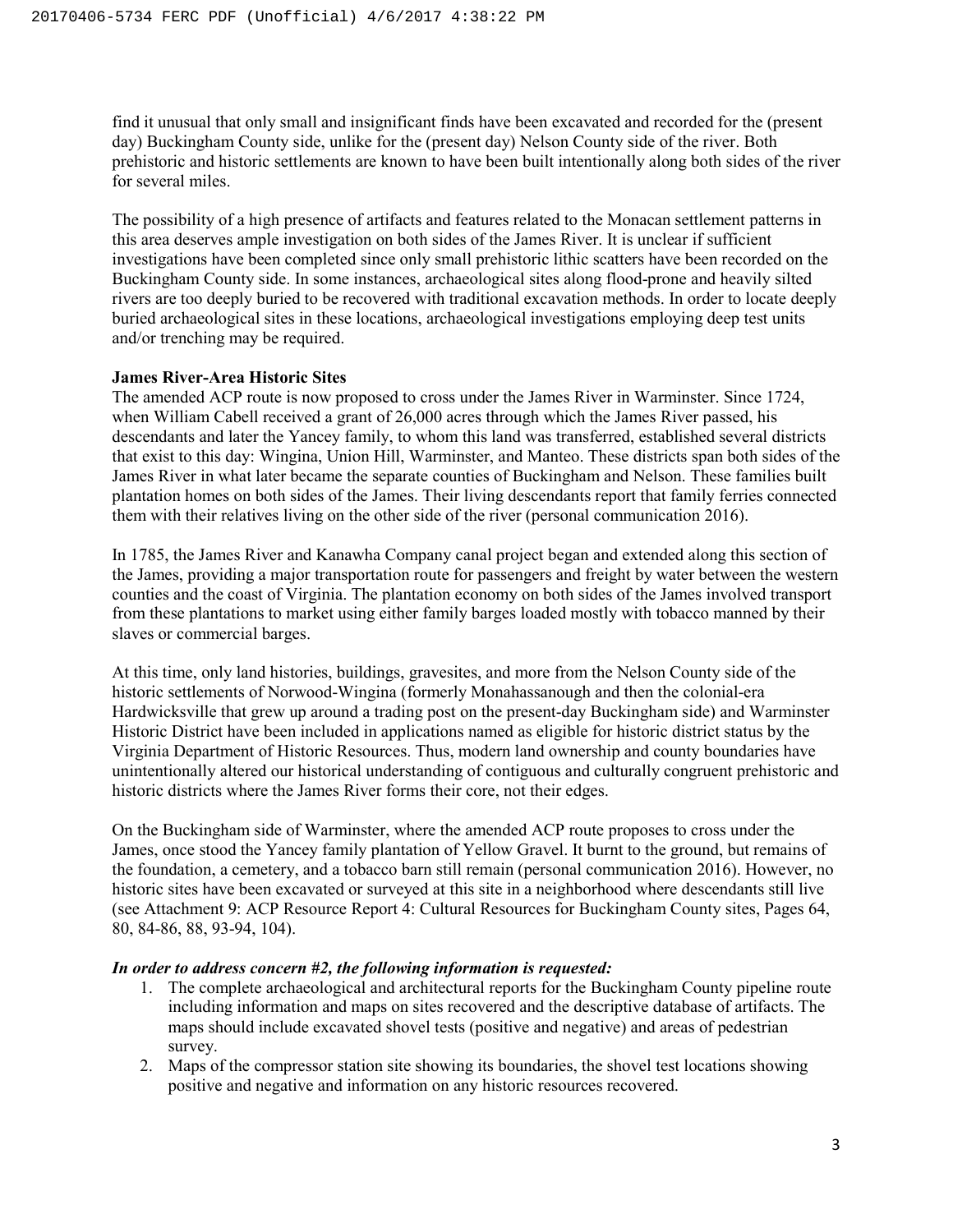3. More research and/or fieldwork along the pipeline route in Buckingham County near the James River and in the compressor station area (more on compressor station area below).

#### **CONCERN #3: ADVERSE EFFECTS ON PLANTATION-ERA SLAVE AND POST-EMANCIPATION AFRICAN-AMERICAN HISTORIC RESOURCES BY COMPRESSOR STATION SITING**

The single compressor station proposed for the ACP in Virginia is planned to be built in Buckingham County on a former plantation, Variety Shade, which is part of the Union Hill/Woods Corner Rural Historic District (a Preliminary Information Form for register eligibility is currently under review by the Virginia Department of Historic Resources).

#### **Brief History of Union Hill (Proposed Compressor Station Site)**

Variety Shade was one of several plantations built along what is now Route 56/South James River Road by the Bondurant and Moseley families. In addition to Variety Shade, these families built other plantations in the area including: Oaklawn, Winter's Tract, Willow Lake, and Perry Hill (references to the first two are found only in other property records in Buckingham County Courthouse, Fjord). Only Perry Hill and Willow Lake still stand; the former is listed on the National Register of Historic Places.

These plantations formed an economic and social network that was interwoven with the enslaved population. Before and after Emancipation, some Freedmen purchased land and, in 1868, built a brush arbor church — Union Hill Baptist — and later, Union Hill school, thus establishing their own communities. The triangle-shaped compressor station site is bounded by Route 660/Shelton Store Road, Route 663/Union Hill Road and Route 56/South James River Road (see Attachment 10: Union Hill/Shelton Store map). The current landowners in this triangle are approximately 92% African American.<sup>[1](#page-29-0)</sup> Of the 193 landowners whose parcels will be most impacted by their proximity to the proposed compressor station, the Laury family, descendants of Buckingham County slaves, own twentytwo (see Attachment 11: Union Hill/Shelton Store Road parcels).

Historic resources located within the cultural landscape established by free African-Americans after Emancipation include a second Baptist church, Union Grove (date unknown), with pre- and post-Emancipation cemeteries; two sites of former historic Black schools (one relocated to Robert E. Lee Wayside, the other burned); agricultural buildings such as tobacco barns; the historic Shelton Store; numerous dwellings (many clustered in traditional rural patterns) and a profusion of mapped slave cemeteries (see Attachment 12: Buckingham County Slave Cemetery Map)*.*

This slave cemetery map was created by Carl and Lyn Henshaw from cemetery surveys done in the 1930s under the WPA found in publicly-available publications: *Buckingham Burials: A Survey of Buckingham Cemeteries, Vols 1 and 2.* Further, the Henshaws confirm slave descendants' oral narratives about more than 50 additional slave cemeteries than appear on their map. And yet, page twenty-six of the most recent FERC ACP, LLC "supplemental filings" that pertain to Buckingham's cultural resources reveals no historic resources for the compressor station site and its environs (see Attachment 13: Union Hill comment June 2, 2016).

These types of African-American settlements have been scarcely studied in Virginia but have the potential to provide an enormous amount of invaluable historical information on the lives of Emancipation and Reconstruction-Era African Americans and the communities they created.<sup>[2](#page-29-1)</sup>,<sup>[3](#page-29-2)</sup>

<span id="page-29-2"></span><span id="page-29-0"></span><sup>&</sup>lt;sup>1</sup> Friends of Buckingham is now conducting a 2nd door-to-door effort to collect resident demographic data and to record land ownership history.

<span id="page-29-1"></span><sup>&</sup>lt;sup>2</sup> In order to remedy the scarcity of research on plantation and slave history by the Buckingham Historical Society, Charles White, an African American who married into a former Buckingham slave family, spent 25 years searching Confederate pension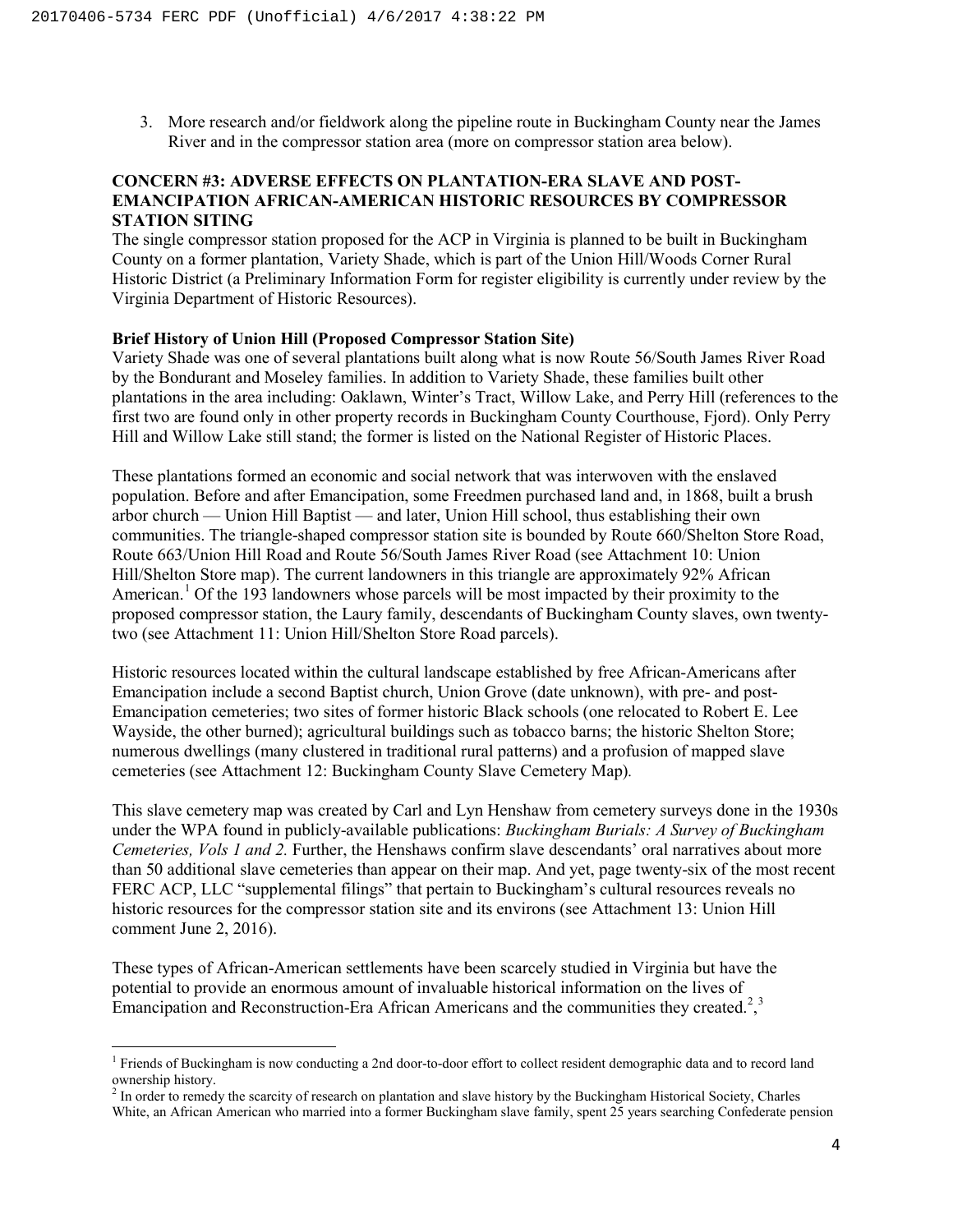#### *In order to address concern #3, the following information is requested:*

- 1. Additional research and fieldwork for the compressor station site area including extant buildings, archaeological sites, transportation routes and viewsheds within the larger cultural landscape.
- 2. Utilization of Charles White's publications and the map of African-American cemeteries as research and survey tools.

## **CONCERN #4: YOGAVILLE HISTORIC DISTRICT AND THE SECTION 106 PROCESS Historic District Eligibility Not Based on Buildings Alone**

On May 4<sup>th</sup> of this year, the Virginia Department of Historic Resources deemed the Yogaville Historic District (the non-profit spiritual community Satchidananda Ashram Yogaville Virginia or SAYVA) eligible for nomination as a National Register Historic District. Eligibility (as orally conveyed by DHR Board members) was specifically *not* based on buildings alone, but natural and intentionally-formed landscapes working together in unison to achieve its experiential mission at this specific rural site.

Some of the considered buildings of the Yogaville Historic District include the Light of Truth Universal Shrine (LOTUS), two additional temples, a Meditation Hall, the Teaching Academy, 2 schools & summer camp, the Monastery, and densely clustered private residences. Other historic structures include an 18<sup>th</sup>century springhouse and pond in the James River floodplain. The built cultural landscape includes the LOTUS Lake, a several-acre memorial grove, fruit orchards, a large organic garden, and a network of walking trails. Natural resources that are part of Yogaville's cultural landscape include a mile of river frontage on the designated Scenic and Historic James River with multiple overlooks for scenic vistas, 3 live springs, lush forests, and a profusion of diverse species of wildlife.

The Yogaville experiential mission includes an environment with pure air, water and soil as well as low noise levels in order to undertake lifestyle and behavioral changes for healthy living. These qualities provide the context for meditation, self-reflection, and deliberate deep breathing practices, organic food grown on site and other elements of Yogaville's mission (see Attachment 14: Yogaville Historic District comment June 2, 2016).

The original land (that comprises the Yogaville Historic District) was purchased by the non-profit spiritual organization Integral Yoga International and is located in historic Warminster. That original tract is now surrounded by numerous subsequent land purchases by those who moved there solely to participate in the shared historic and cultural resources of SAYVA. This district is now the Buckingham County-designated Yogaville Village Center. The land owned by Yogaville member Peter Max and his family, on the former Yellow Gravel property where the ACP is proposed cross beneath the James River, is part of Yogaville Village Center.

#### **ACP Dismissal of Yogaville Historic District's Eligibility and Core Mission**

 $\overline{\phantom{a}}$ 

The basis for eligibility for historic district status for Yogaville centers on founder Swami Satchidananda's pioneering role in two major U.S. social movements: interfaith understanding and unity and integrative medicine through lifestyle and behavioral modification with peer support. These core missions guided the decision to purchase land in Buckingham County where the rural character and lack

records, letters, diaries, and family photographs to write *The Hidden and Forgotten: Contributions of Buckingham's Blacks to American History.*

<sup>&</sup>lt;sup>3</sup> Further complicating historic research and preservation efforts, Buckingham is a "burnt county." On February 26, 1869, the day the US Congress passed the 15<sup>th</sup> amendment that "prohibits states from disenfranchising voters on account of race, color, or previous condition of servitude," the courthouse designed by Thomas Jefferson was burned to the ground by arson. Destruction of records in a county whose formerly enslaved population out-numbered whites 2:1 destroyed wills and other proof of enslavement for potential use in legal suits for restitution from former owners (U.S. Census 1880; local newspapers published articles and letters to editors about these legal worries).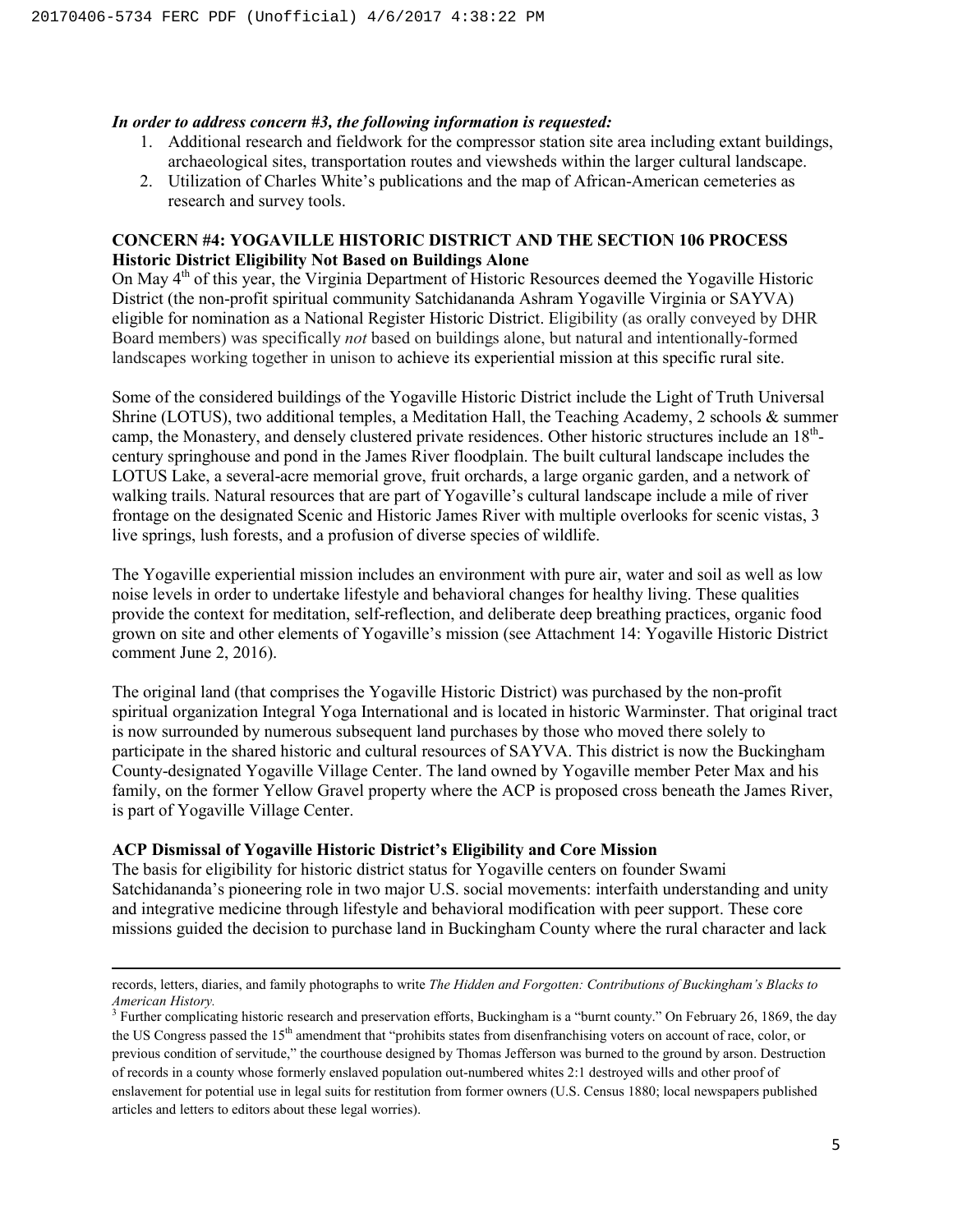of noise and light pollution, clean water and air and high soil quality — all framed by the Blue Ridge Mountains and the James River — have served Yogaville residents (and more than 6,000 guests and yoga students annually) as a peaceful retreat and sanctuary.

Yogaville's National Register-eligible cultural landscape exists because of their core mission. The mission and the place are inextricably intertwined. ACP, LLC's latest amended cultural resources report filed with FERC noted the Yogaville Historic District's eligibility but then dismissed the Section 106 comments submitted to FERC about how the amended route would negatively impact the very basis of that eligibility: "…No cultural resources in Yogaville will be affected by construction and operation of the Atlantic Coast Pipeline" (see Attachment 15: ACP Cultural Resource Report March 10, 2016, p. 25).

The amended route does pass through Yogaville Village Center property. Further, it is located within onehalf mile from the historic district eligible buildings and landscapes. As this location may negatively impact Yogaville's core mission and lies within scenic vistas, further Section 106-related study is necessary.

#### *In order to address concern #4, the following actions are recommended:*

- 1. FERC include Yogaville in the Section 106 process and consider the impacts on the Yogaville Historic District (historic, scenic, and natural resources made vulnerable by proximity to the ACP).
- 2. FERC investigate the effects of flooding and erosion near the pipeline under the James River on SAYVA's James River floodplain where the LOTUS temple stands.
- 3. FERC create a plan to ensure seismically-sound buildings in a county with over 125 years of recorded earthquakes (as the U.S. Forest Service responded to FERC).
- 4. FERC respond to concerns about impacts to the scenic vistas, viewsheds, and corresponding heritage tourism industry during and after the pipeline's construction.

Preservation Virginia, representatives of the Yogaville Historic District, and the Friends of Buckingham thank you for allowing us to provide a review of the issues that we agree have been vastly overlooked thus far as part of FERC's review of the proposed ACP. As always, we are grateful for your work advising federal agencies to act as responsible stewards of our nation's resources under the National Historic Preservation Act.

Sincerely,

Sonja Ingram Field Representative, Preservation Virginia

Lakshmi Fjord, Ph.D. Scholar-in-Residence, Dept. of Anthropology, University of Virginia Yogaville Historic District representative Union Hill/Woods Corner prospective rural district representative

Justin Sarafin Director of Preservation Initiatives & Engagement, Preservation Virginia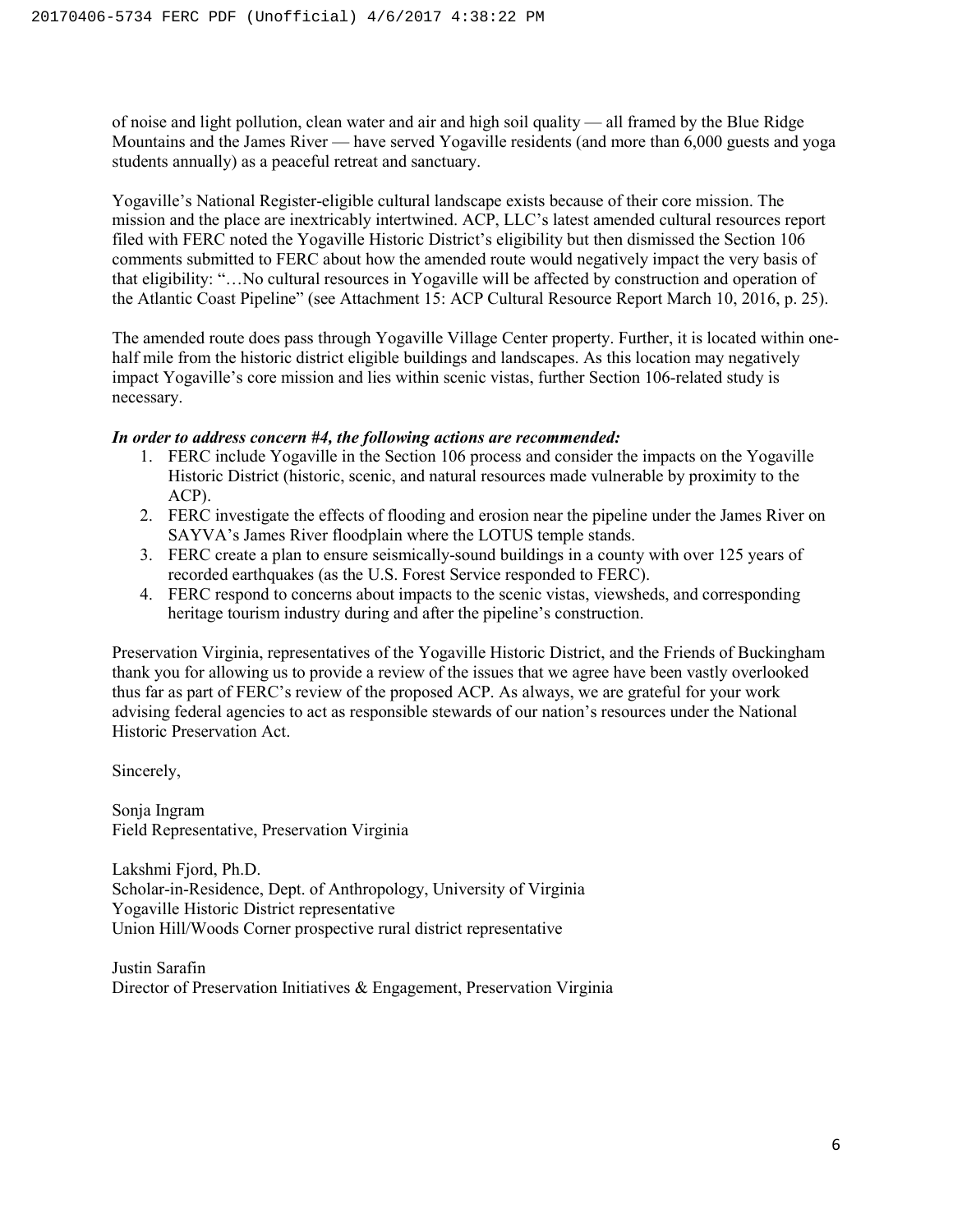#### **References**

ACP amended route maps from Supplemental Filing, Appendix K, Parts 1 and 2, revised and dated July 18, 2016 (Attachments 4-6): [https://www.dom.com/corporate/what-we-do/atlantic-coast-pipeline/ferc](https://www.dom.com/corporate/what-we-do/atlantic-coast-pipeline/ferc-filings-and-information)[filings-and-information](https://www.dom.com/corporate/what-we-do/atlantic-coast-pipeline/ferc-filings-and-information)

Anderson, James Meade. 1955. *The Early History of Buckingham County*. University of Richmond, Master's Thesis. [\(http://scholarship.richmond.edu/cgi/viewcontent.cgi?article=1096&context=masters](http://scholarship.richmond.edu/cgi/viewcontent.cgi?article=1096&context=masters-theses)[theses\)](http://scholarship.richmond.edu/cgi/viewcontent.cgi?article=1096&context=masters-theses)

Hantman, JL. 2001. "Monacan Archaeology of the Virginia Interior: A.D. 1400 – 1700." In *Societies in Eclipse: Archaeology of the Eastern Woodlands Indians: A.D.1400 – 1700,* David C. Brose, C. Wesley Cowan, Robert C. Mainfort, Jr, Eds, 107 – 123. Tuscaloosa: University of Alabama Press.

Houck, Peter W. and Mintcy D. Maxham. 1993. *Indian Island in Amherst County.* Lynchburg: Warwick House Publishing.

Hall, Janice. 2007. *Buckingham Burials: A Survey of Cemeteries in Buckingham County, Vol 1.*  Buckingham Historical Society: Hearthside Press.

*Buckingham Burials: A Survey of Cemeteries in Buckingham County, Vol 2. 2009. Berwyn Heights,* MD: Heritage Books.

Jefferson, Thomas. [1781, 1782, 1785] 1787. *Notes on the State of Virginia.* London: Stockdale. Jefferson's personal copy of the 1787 edition of Notes, housed in the Albert and Shirley Small Special Collections Library at the University of Virginia. ([http://static.lib.virginia.edu/rmds/tj/notes/index.html\)](http://static.lib.virginia.edu/rmds/tj/notes/index.html)

White, Charles W. 1985. *The Hidden and Forgotten: Contributions of Buckingham Blacks to American History.* Marcelline, MO: Walsworth Press.

<http://yanceyfamilygenealogy.org/stories.htm> (accessed 5 August, 2016)

#### **Attachments**

- Attachment 1: 2016 Most Endangered Historic Places press release
- Attachment 2: Preservation Virginia comments to FERC, May 31, 2016
- Attachment 3: Preservation Virginia to ACHP, June 9, 2016
- Attachment 4: ACP Map revised 7/18/2016, screenshot of page 57 from Appendix K, Part 1
- Attachment 5: ACP Map revised 7/18/2016, screenshot of page 58 from Appendix K, Part 2
- Attachment 6: ACP Map revised 7/18/2016, pages 59-64 from Appendix K, Part 2
- Attachment 7: VCRIS Map of Buckingham and Nelson County Historic Resources
- Attachment 8: The Historic Resources Identification and Assessment of Nelson County, Virginia
- Attachment 9: ACP Resource Report 4: Cultural Resources for Buckingham County sites referenced on pages 64, 80, 84-86, 88, 93-94, 104
- Attachment 10: Union Hill/Shelton Store map
- Attachment 11: Union Hill/Shelton Store Road parcels
- Attachment 12: Buckingham County Slave Cemetery Map
- Attachment 13: Union Hill comments June 2, 2016
- Attachment 14: Yogaville Historic District comments June 2, 2016
- Attachment 15: ACP Cultural Resource Report March 10, 2016, p. 25